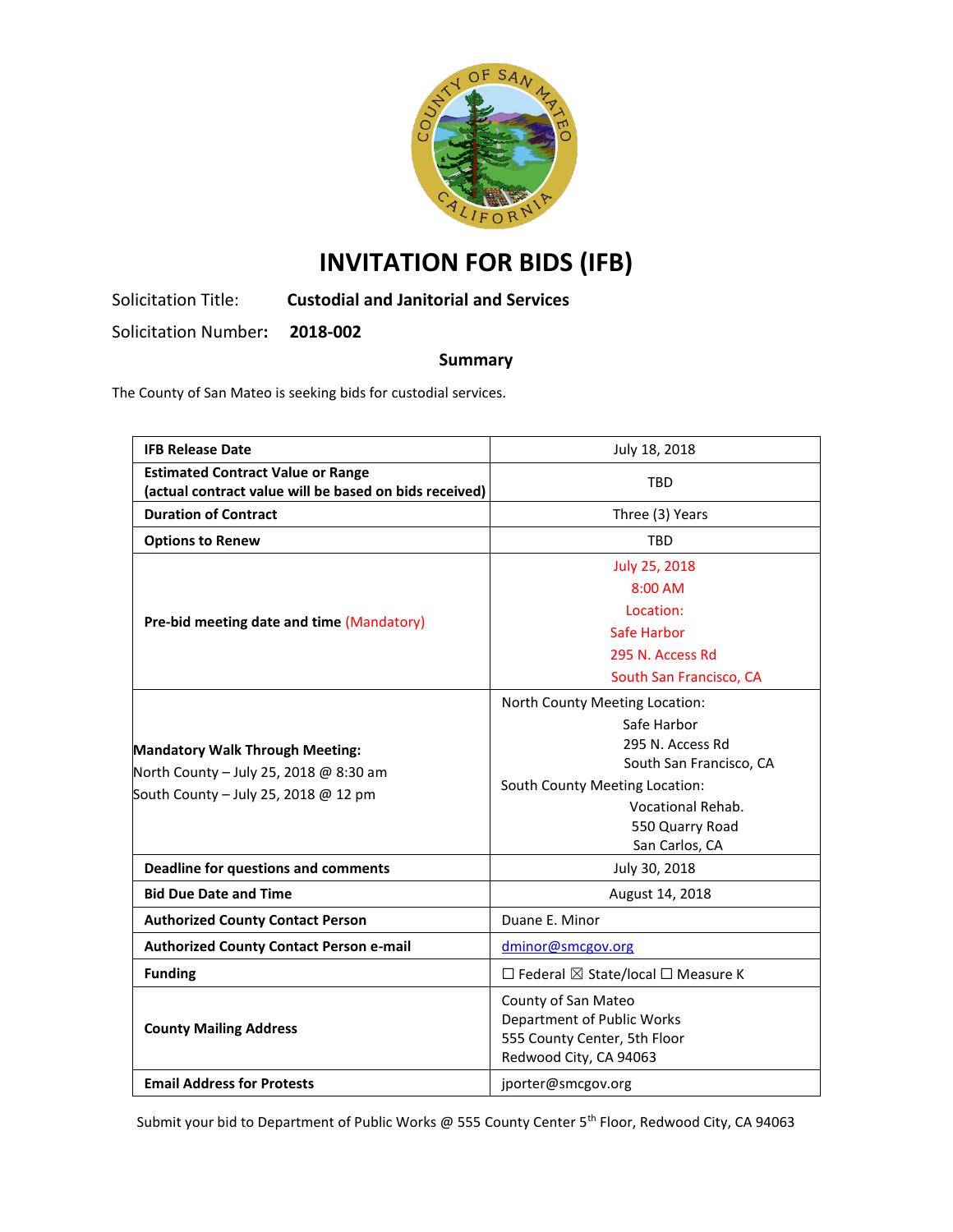| PART 1. |  |
|---------|--|
| PART 2. |  |
|         |  |
|         |  |
|         |  |
|         |  |
|         |  |
|         |  |
|         |  |
| PART 3. |  |
|         |  |
|         |  |
|         |  |
|         |  |
|         |  |
|         |  |
|         |  |
|         |  |
|         |  |
|         |  |
|         |  |
|         |  |
|         |  |
|         |  |
|         |  |
|         |  |
|         |  |
|         |  |
|         |  |
|         |  |
|         |  |
|         |  |
|         |  |
|         |  |
|         |  |
|         |  |

## **TABLE OF CONTENTS**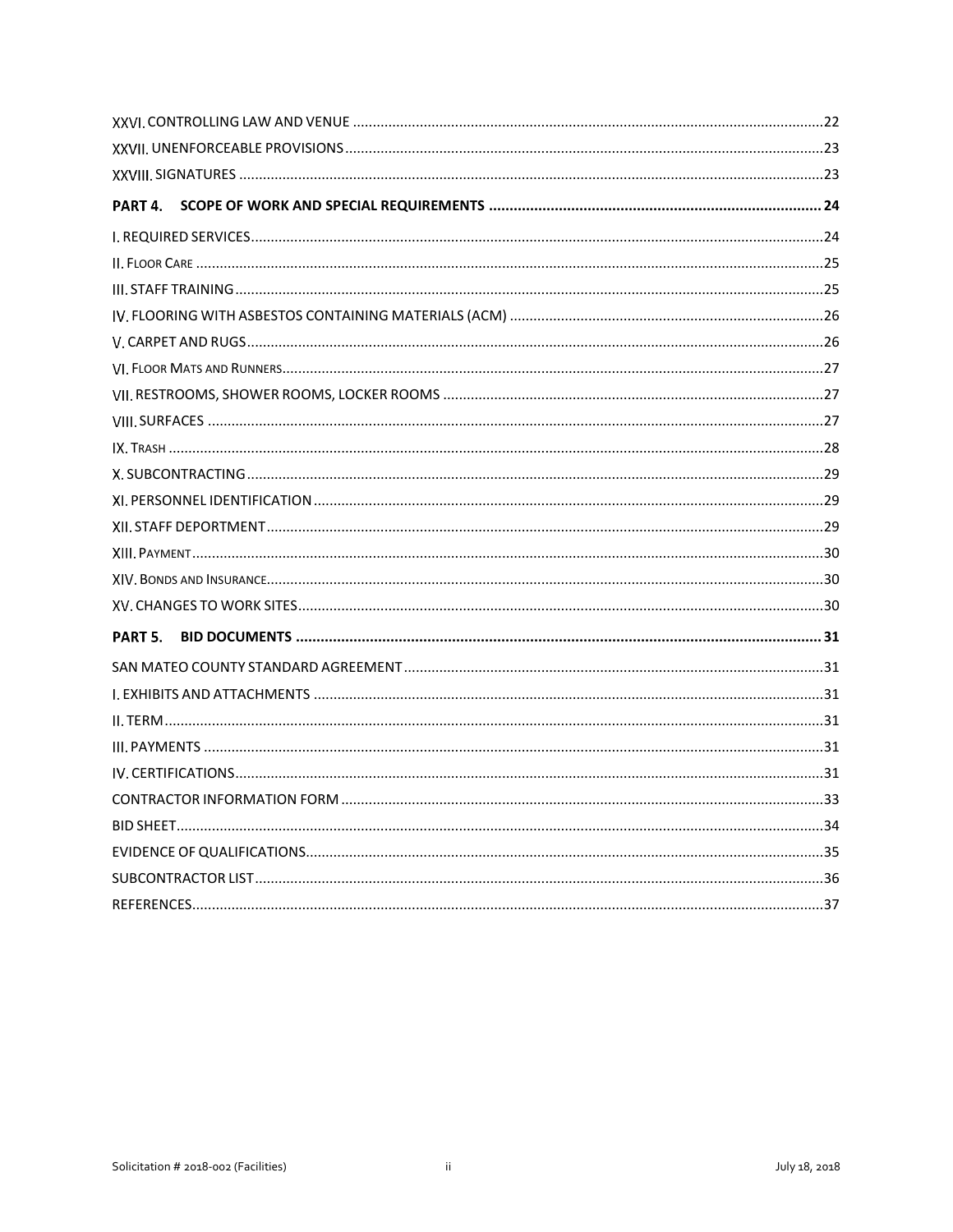# *DEFINITIONS*

<span id="page-3-0"></span>Bid Documents: Documents and forms required to be signed by the bidder and submitted to the County.

- Business Day: 8:00 a.m. to 5:00 p.m. PST Monday through Friday except for holidays as observed per the California Government Code.
- Confidential Information: information in any form that is not generally known and that is treated as confidential by a party, including business, financial, statistical, and non-public personal information, trade secrets, know-how, applications, documentation, schematics, procedures, as well as Personally Identifiable Information, information covered by legal privilege, and other proprietary information that may be disclosed or incorporated in materials or products provided to one party by the other, whether or not designated as confidential, proprietary, or sensitive, whether or not intentionally or unintentionally disclosed, and whether or not such information is subject to legal protections or restrictions.
- Contractor: The company, individual, or other entity awarded a contract in conformance with the terms of this solicitation, as well as all employees, representatives, and agents of that company, individual, or other entity.

County: San Mateo County

County Data: All information, data, and other content, including Confidential Information and other information whether or not made available by the County or the County's agents, representatives or users, to a Contractor or potential Contractor or their employees, agents, representatives or Subcontractors, and any information, data and content directly derived from the foregoing, including data reflecting user access or use.

Deliverables: goods or services required to be provided to the County under a contract.

- DIR: California Department of Industrial Relations
- DUNS number: Data Universal Numbering System; The 9-digit number assigned by Dun and Bradstreet, Inc. to identify unique business entities.
- Force Majeure: any event or circumstance that was not caused by or under the control of a party that prevents the party from complying with any of its obligations under the Contract, including acts of God, fires, floods, explosions, riots, wars, hurricane, sabotage, terrorism, vandalism, accident, governmental acts, and other events that beyond the reasonable anticipation and control of the party affected.
- Hosting: Storage, maintenance, and management of hardware, software, and the County Data by a party other than the County, on machines and at locations other than those operated by the County, where a party other than the County has regular responsibility for back-up, disaster recovery, security, upgrades, replacement, and overall responsibility for ensuring that all hardware and software continues to function as intended.
- Key Employee: Employees of the Contractor jointly identified by the County and the Contractor as possessing unique skill and experience that was a material consideration in the County's decision to award the contract.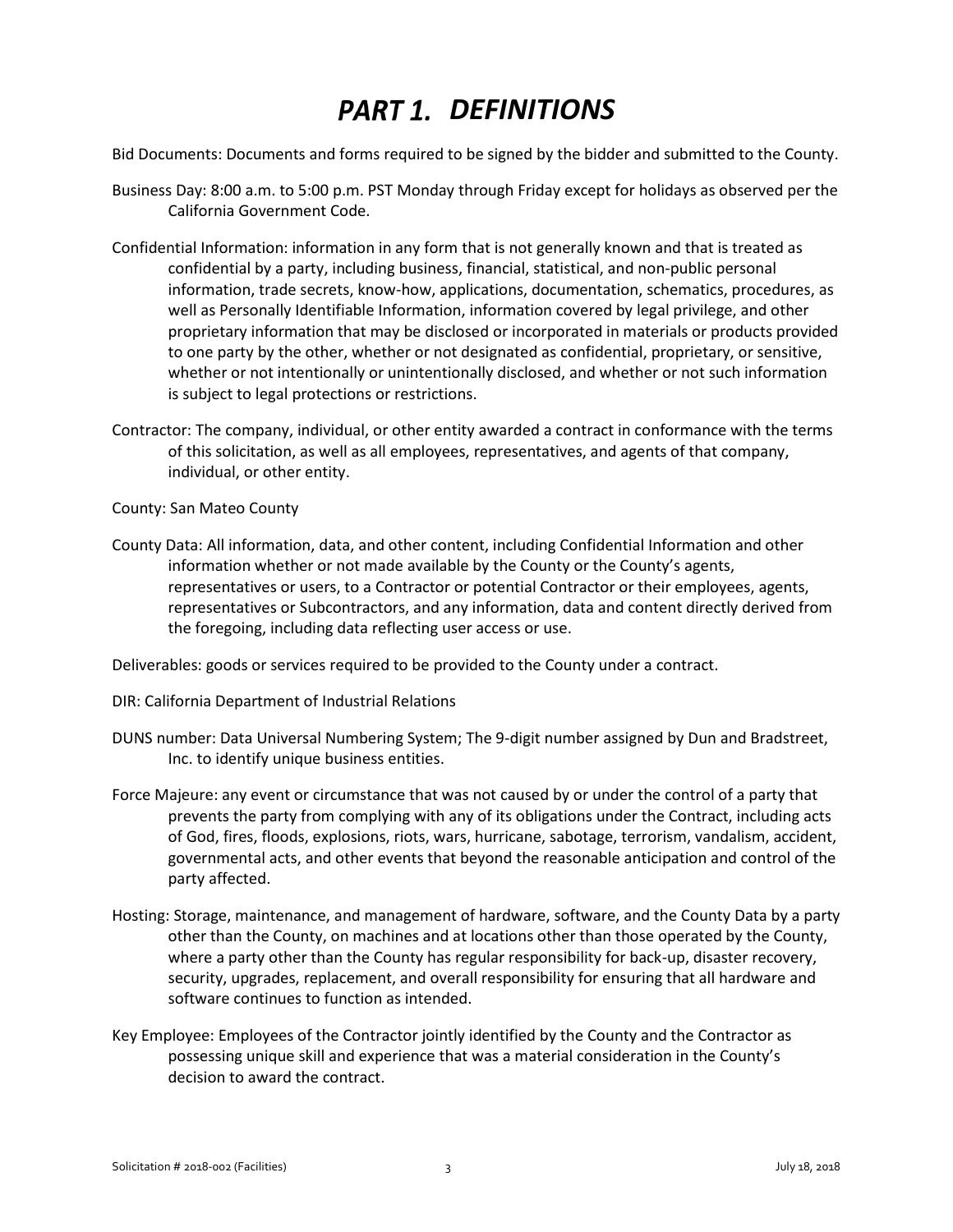- Notice of Intent to Award: Notification by the County that it has selected a party to which it intends to award a contract.
- Notice to Proceed: An electronic or hard copy document from the County instructing a Contractor to commence delivery of the goods and services to be provided. The document may be a Purchase Order or Task Order.
- PII (Personally Identifiable Information): information that can be used to identify a specific individual, either alone or when combined with other private or public information that can be linked in some way to a specific individual.
- Project Manager: The individual identified by the County as the County's primary contact for the receipt and management of the goods and services required under the contract.
- PST: Pacific Standard Time, including Pacific Daylight Time when in effect.
- Public Purchase: the County's online portal used to advertise solicitations and accept responses, found a[t http://www.publicpurchase.com/](http://www.publicpurchase.com/) . For this bid submit your bids to Department of Public Works @ 555 County Center 5<sup>th</sup> Floor, Redwood City, CA 94063: Attention: Duane Minor. Business Services Manager.
- Subcontractor: firms contracted by the Contractor to perform work or provide goods, supplies or services pursuant to the contract.
- Purchase Order or Task Order: a document from the County requesting goods and/or services that is either placed against an existing contract or that is the first request from the County to a vendor, indicating types, quantities, and prices of products or services.
- Warranty Period: a period of not less than one year during which all items provided under the contract are to be free from defects in design, material and workmanship.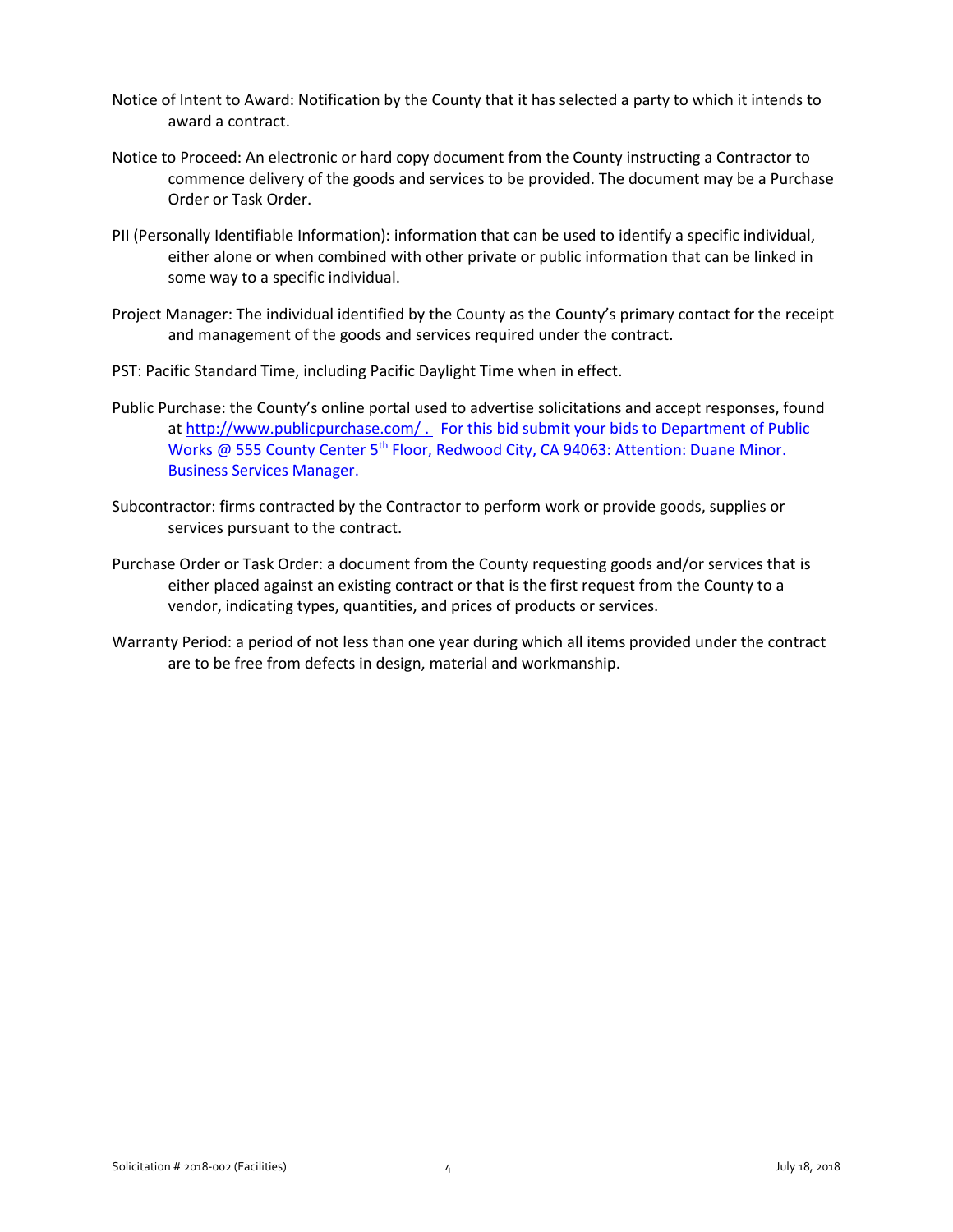# **PART 2. INSTRUCTIONS FOR BIDDERS**

### <span id="page-5-1"></span><span id="page-5-0"></span>**BID SUBMITTAL REQUIREMENTS**

[ublic/info\\_register.html](http://www.publicpurchase.com/gems/help/mainhelp.html?frame1=public/info.html&frame2=public/info_register.html)

#### А. **General**

- $1.$ Complete and upload applicable Bid Documents and any other required documents into Public Purchase by the Bid Due Date and Time. Allow ample time to upload all documents completely. The system will stop accepting bids precisely at the time specified and will terminate incomplete uploads. Bids received after the exact time specified for receipt of bids are "late" and will not be considered.
- $2.$ The contract will consist of the entire solicitation, including the executed Bid Documents. However, only the Bid Documents must be submitted as a bid.
- $3<sub>1</sub>$ If directed to submit information as one or more PDF or Excel files, include the solicitation number in all filenames.
- $4.$ Unless otherwise specified, bids submitted in any form other than through Public Purchase will not be accepted. To resolve technical issues related to electronic submittals contact Public Purchase at: [http://www.publicpurchase.com/gems/help/mainhelp.html?frame1=public/info.html&frame2=p](http://www.publicpurchase.com/gems/help/mainhelp.html?frame1=public/info.html&frame2=public/info_register.html)

Note: Submit Bid Package to Department of Public Works 555 County Center 5<sup>th</sup> Floor Redwood City, CA 94063: Attention: Duane Minor Building Services Manager

- $5.$ The County will not be liable for any Public Purchase site failures or technical problems.
- 6. All documents must be completed electronically. Other than signatures, hand-written responses, whether or not submitted electronically, will be rejected.

#### В. **Pricing**

- $1.$ Use the Price Sheets provided, whether separate MS Excel files or fillable forms on Public Purchase. Bids will be rejected as non-responsive if Price Sheets have been altered or modified in any way other than by entering required information.
- $2.$ The County is not exempt from sales tax. Include sales or use taxes in bid prices if applicable.
- $3.$ If this solicitation results in an indefinite quantity or requirements contract, the actual amount of goods and services requested by the County may be less than the maximum value of the contract and there is no guarantee, either expressed or implied, as to the actual quantity of goods and services that will be requested under the contract.
- 4. In the price of the items, as applicable, include the first year price of all licenses for software required to operate any goods delivered under this contract. Separately specify the price of annual licenses, upgrades, and revisions.

#### C. **Additional Documentation**

If additional certificates, forms, documents, or other items are required but did not need to be delivered with bids, submit such items within five Business Days after the County issues a Notice of Intent to Award. Unless otherwise directed, failure to provide additional required items to the County within five Business Days may result in award to another bidder.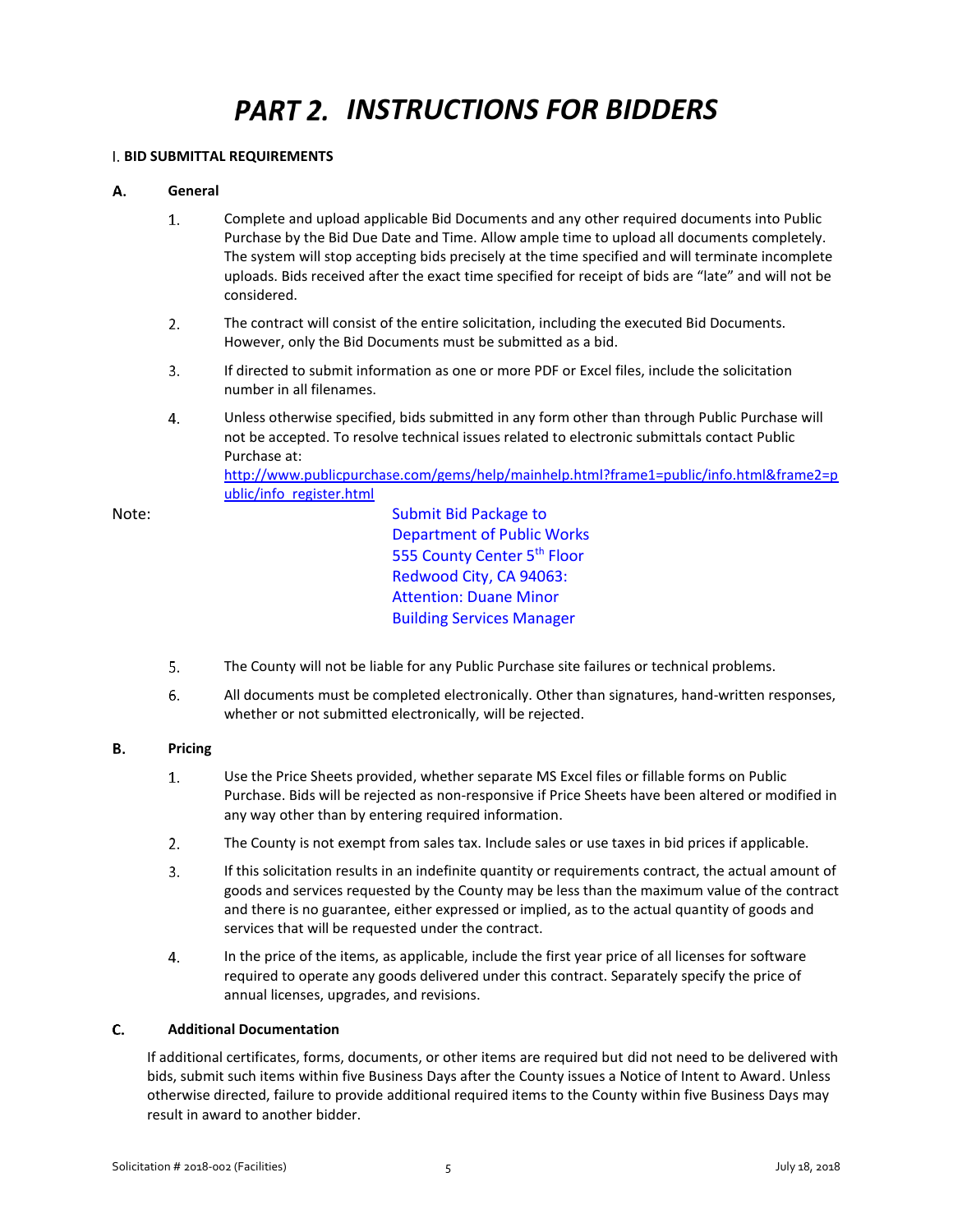#### D. **Failure to comply with submittal requirements**

The County reserves the right to reject any bid or to waive any inconsequential irregularities or informalities in any bid or in the bidding process.

#### Ε. **Conflicts between Certain Requirements**

Solely relating to the timeliness of questions and bid submissions, the information displayed on the Public Purchase site will take precedence over that in the IFB in the event of a discrepancy. For all other discrepancies, the information contained in the IFB will take precedence.

### <span id="page-6-0"></span>**PRE-SUBMITTAL ACTIVITIES**

#### А. **Questions, Comments and Suggestions**

- 1. Submit all questions, comments, suggestions, exceptions, product substitution requests, and notification of mistakes relating to this solicitation to: Department of Public Works, Building Services, *dminor@smcgov.org* (Duane Minor) by the Deadline for Questions and Comments. The County will post responses t[o https://publicworks.smcgov.org/](https://publicworks.smcgov.org/)
- $2.$ Questions and comments received after the deadline may not be acknowledge.
- 3. If taking exception or requesting changes to any part of this solicitation, identify the specific words or phrases and the sections and paragraphs in which they occur. State all reasons for all requested changes and provide alternative suggested language. San Mateo County's consideration of a suggestion does not imply acceptance. Failure to submit exceptions prior to the proposal Due Date and Time will be deemed a waiver of any exception or objection.
- $4.$ Failure to report errors and omissions in the solicitation documents will be deemed a waiver of any objection related to errors or omissions in the solicitation documents.
- 5. Request for substitution of specified equipment, material, article, or patented process:
	- Unless otherwise stated in the solicitation, reference to any equipment, material, article i. or patented process, by trade name, make or catalog number, is to be regarded as establishing a standard of quality and not construed as limiting competition.
	- ii. Requests for substitutions of specified items must be received by San Mateo County, in writing, not less than ten Business Days prior to the Due Date and Time. At no cost to the County, furnish all necessary and related information required for the County, in its sole judgement, to make a determination as to the comparative quality and suitability of any proposed alternatives. The County's decision will be final.
	- iii. If a substitution is allowed, the County will issue an addendum to the solicitation.

#### В. **Revisions to the Solicitation**

The County may cancel, revise, or reissue this solicitation, in whole or in part, for any reason. Revisions will be posted as addenda on [https://publicworks.smcgov.org/.](https://publicworks.smcgov.org/) No other revision of this solicitation will be valid. Proposers are responsible for ensuring that they have received all addenda.

#### $C.$ **Bid Costs**

The County does not reimburse any costs incurred by bidders in the preparation of bids, submission of samples, attendance at a pre-bid conference, or site visits.

#### D. **Contact with County Staff**

Violation of the following prohibitions may result in a bidder being found non-responsible, barred from participating in this or future procurements, and becoming subject to further legal penalties.

1. On release of this solicitation, and until it is canceled or an award is made, no prospective bidder or person acting at the request of a prospective bidder may communicate with or discuss any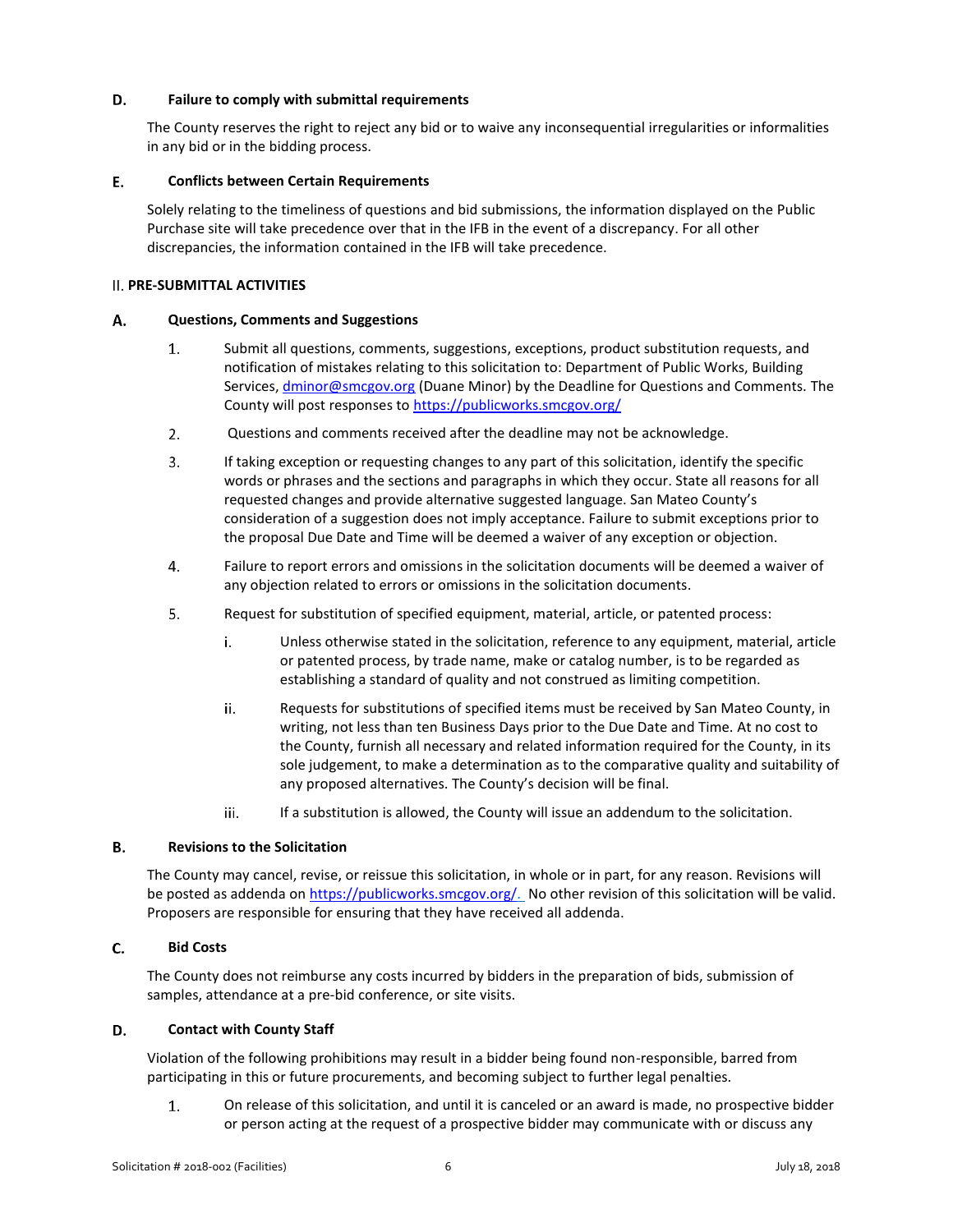matter relating to the solicitation with any officer, agent, or employee of the County, other than through Department of Public Works or as outlined in the protest procedures.

 $2.$ Bidders may not agree to pay any consideration to any company or person to influence the award of a contract by the County, nor engage in behavior that may be reasonably construed by the public as having the effect or intent of influencing the award of a contract.

### <span id="page-7-0"></span>**III. CONTRACT AWARD**

#### А. **Bid Opening**

On the Bid Due Date and Time, bids submitted on Public Purchase may become public. The public opening of bids, if it occurs, or the County's announcement of the apparent lowest bidder, will constitute notice of Intent to Award.

#### В. **Determination of Responsiveness**

- $1.$ Each bid will be evaluated to determine whether it conforms to the instructions set forth in this IFB. Bids that fail to conform will be rejected as non-responsive.
- $2.$ Bids that are missing pages or that are incomplete, that cannot be opened for any reason, that are conditional, that have been transferred to another bidder, that show any alteration of forms, that include exceptions, or that show irregularities of any kind may be rejected as nonresponsive.

#### $C_{\cdot}$ **Determination of Responsibility**

Prior to contract award, the County will make a determination of the bidder's responsibility, which may take into consideration matters such as the bidder's integrity, compliance with public policy, record of past performance with the County or other entities, and financial and technical resources. The County will notify any bidder found non-responsible and the bidder may challenge the finding pursuant to the protest process described in this IFB. Bidders found non-responsible will not be considered for award.

#### D. **Selection**

Award, if made, will be to the responsive, responsible bidder offering the lowest price for the goods and services described in this solicitation, or if applicable, for a specific portion of the goods and services described in this solicitation.

#### E. **Tie Bids**

In the event of tie bids, award will be made to the bidder located in San Mateo County. If no bidder is located in the County, or if more than one tie bidder is located in the County, award will be made by drawing by lot, witnessed by at least two persons.

### <span id="page-7-1"></span>**IV. NO COMMITMENT**

This solicitation does not commit the County to make an award, whether or not any bids are received. Neither submission of a bid, nor the County's receipt of any bid materials confers any right to the bidder nor any obligation on the County.

### <span id="page-7-2"></span>**WITHDRAWAL OF BIDS**

#### А. **Prior to Bid Opening**

Bids may be withdrawn or resubmitted any time prior to the Due Date and Time, with no penalty to the bidder.

#### **After Bid Opening** В.

1. Mistakes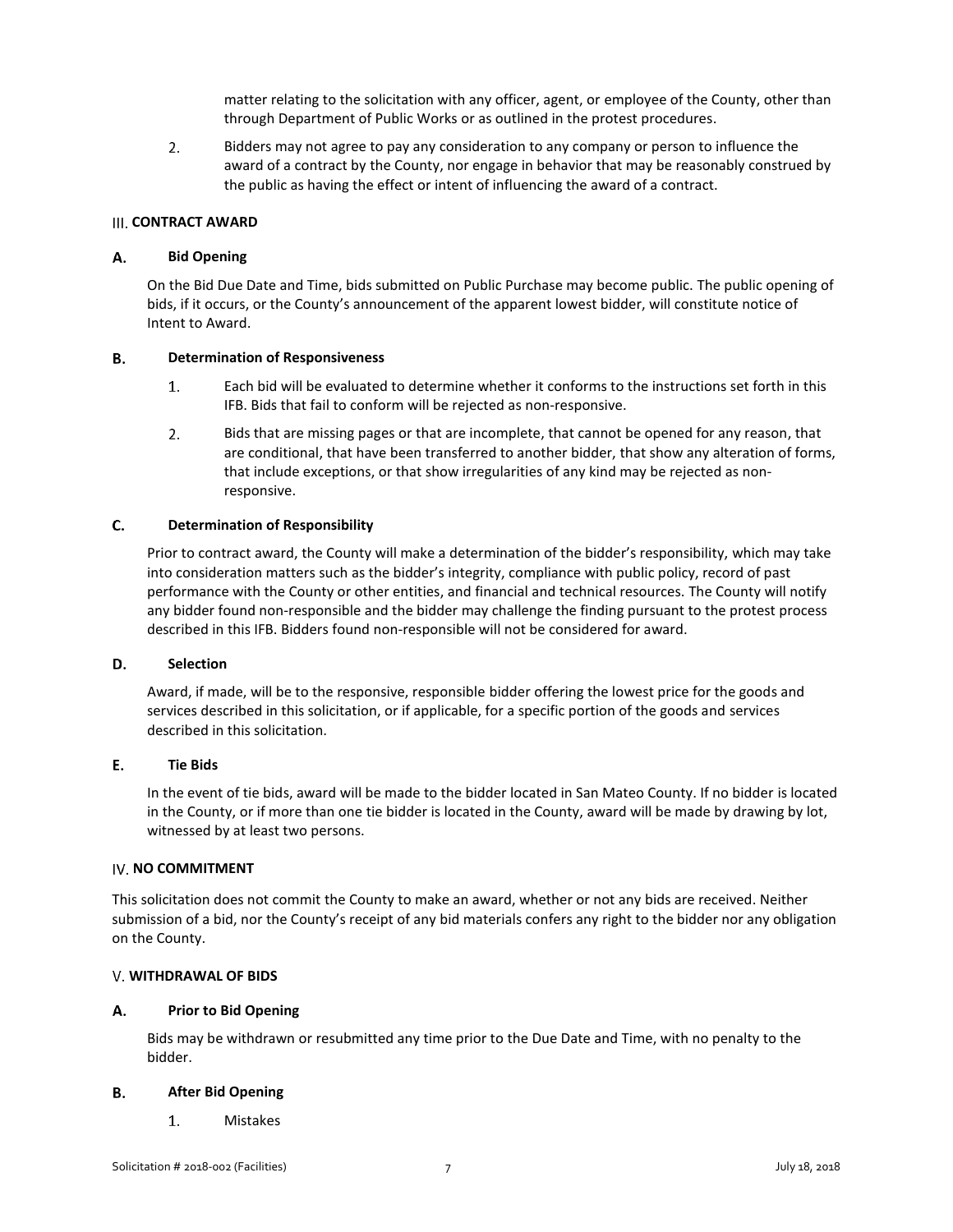- i. Mistakes may be corrected if they are of a clerical nature or, in the County's judgment, are minor mistakes that would not affect the outcome of the bid.
- ii. Bids may be withdrawn for mistakes if the mistakes would have affected the outcome of the bid or would cause unreasonable harm to the bidder, or the County determines that it was a clerical mistake due to an unintentional arithmetical error or unintentional omission of a quantity of work, labor, material or services, and was not due to error in judgment or carelessness in reviewing requirements, specifications, or work sites.
- $2.$ Withdrawal of a bid after the submission deadline cannot result in award to the same bidder, or to a business venture owned or managed in whole or part by the bidder.
- $3.$ If a bid is withdrawn and the solicitation is reissued for the same goods and services, the withdrawing bidder may not participate in the new solicitation as a bidder, supplier, or subcontractor, except that an original equipment manufacturer may participate indirectly through a reseller.

### <span id="page-8-0"></span>**PROTESTS AND COMMENTS**

Protests that do not comply with the protest procedures outlined below will be rejected.

#### А. **Eligibility and Format**

- $1.$ Protests or objections may be filed regarding the procurement process, solicitation or addenda content, or contract award.
- $\overline{2}$ . The County will only review protests submitted by an interested party, defined as an actual or prospective bidder whose direct economic interest could be affected by the County's conduct of the solicitation. Subcontractors do not qualify as interested parties.

Submit protests to the Director of Public Works at the E-mail Addres[s jporter@smcgov.org](mailto:jporter@smcgov.org) for Protests.

#### **Protest Deadlines** В.

File protests with all supplemental materials by 5 p.m. PST on the deadlines set forth below. The date of filing is the date the County receives the protest, unless received after 5 p.m. PST, or on other than a Business Day, in which case the date of filing will be the next Business Day. Failure to file by the relevant deadline constitutes a waiver of any protest on those grounds. Supplemental protest materials filed after the relevant deadline may be rejected.

- $1.$ If relating to the content of the solicitation or to an addendum, file within five (5) Business Days after the date the County releases the solicitation or addendum.
- $2.$ If relating to any notice of non-responsiveness or non-responsibility, file within five (5) Business Days after the County issues such notice.
- $3.$ If relating to intent to award, file within five (5) Business Days after the County issues notice of Intent to Award. No protests will be accepted once actual award has been made.

#### C. **Protest Contents**

A protest must specifically include all of the following elements:

- $1.$ Detailed grounds for the protest, supported by technical data, documentary evidence, dates, witness names, and other information related to the subject under protest; and
- $2.$ The law, rule, regulation, policy, or section of this solicitation upon which the protest is based, alleging a clear violation of a specific law, rule, regulation, policy or section.

#### D. **Reply to Protest**

The County will respond in writing to the protesting party, and if applicable, will copy the party whose bid may be the subject of the protest.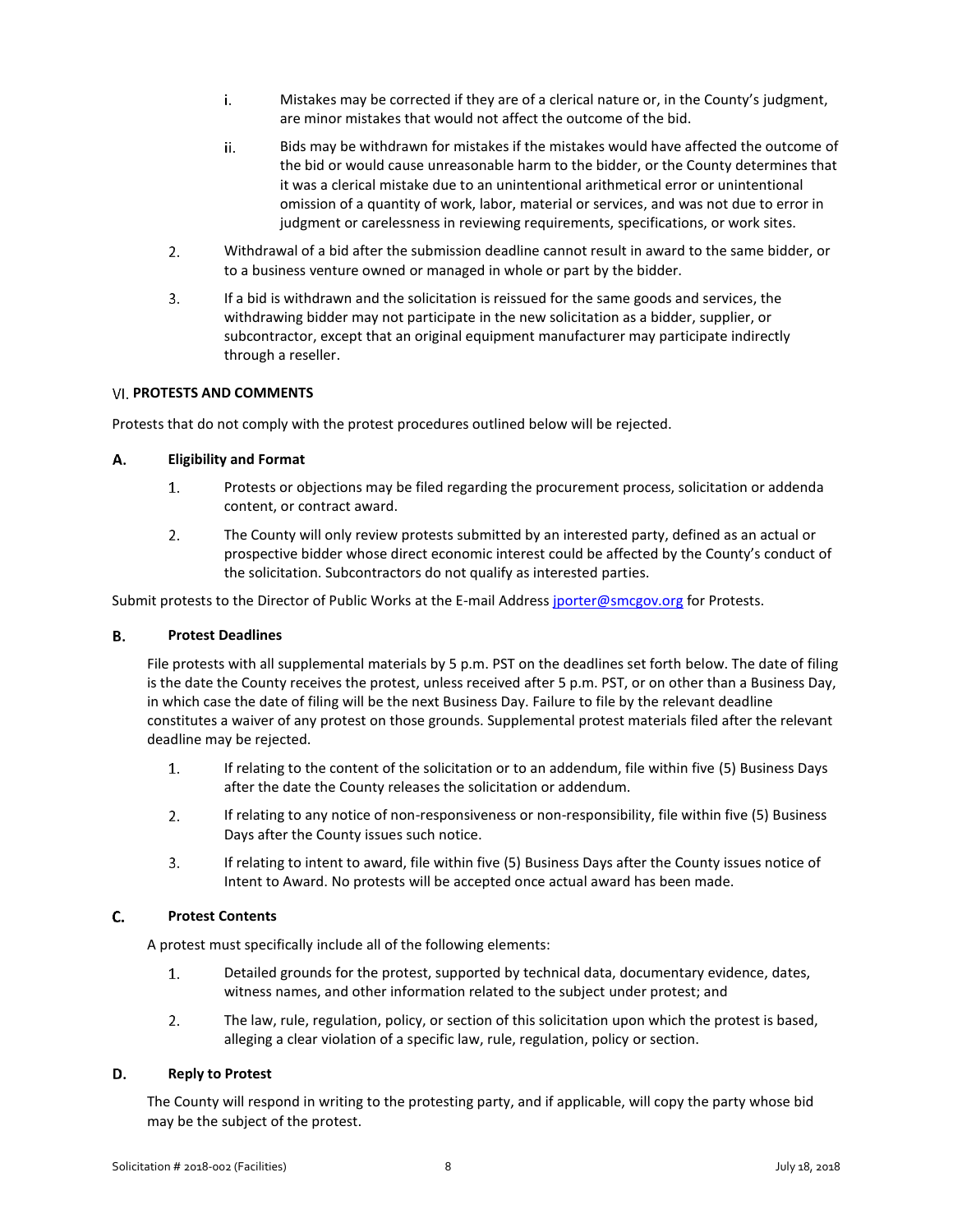#### E. **No Stay of Procurement Action during Protest**

Nothing in these protest requirements will prevent the County from proceeding with the procurement or awarding a Purchase Order or contract while a protest is pending.

### <span id="page-9-0"></span>**VII. PUBLIC RECORDS**

#### А. **General**

- $\overline{1}$ . All bids, protests, and other information submitted in response to this solicitation will become the property of the County and will be considered public records.
- $2.$ Submission of any material in response to this solicitation constitutes:
	- Consent to the County's release of such materials under the Public Records Act without i. notice to the person or entity submitting the materials; and
	- ii. Waiver of all claims against the County and/or its officers, agents, or employees that the County has violated a bidder's right to privacy, disclosed trade secrets, or caused any damage by allowing the bid or materials to be inspected; and
	- iii. Agreement to indemnify and hold the County harmless for release of such information under the Public Records Act; and
	- iv. Acknowledgement that the County will not assert any privileges that may exist on behalf of the person or entity submitting the materials.

#### В. **Confidential Information**

- $1.$ The County will endeavor not to disclose documents protected by law from public disclosure if the documents are clearly marked with the word "Confidential" on each applicable confidential section or page.
- $2.$ Trade secrets may be marked as confidential but will only be considered confidential if claimed to be a trade secret at the time of submittal to the County, marked as confidential, and compliant with Government Code Section 6254.7.

#### C. **California Legislative Information**

 $1.$ Labor Code -LAB **Division 2. Employment Regulation and Supervision [200-2699.5]** Division 2 enacted by Stats. 1937, Ch.90

**Part 3. Privileges and Immunities [920-1138.5]** Part 3 enacted by Stats. 1937 Ch 90

**Chapter 4.5 Displaced Janitor Opportunity Act [1060-1065]** Chapter 4.5 added by Stats. 2001, CH 795, Section1

<http://leginfo.legislature.ca.gov/faces/codes>(seek code 1060 through 1065)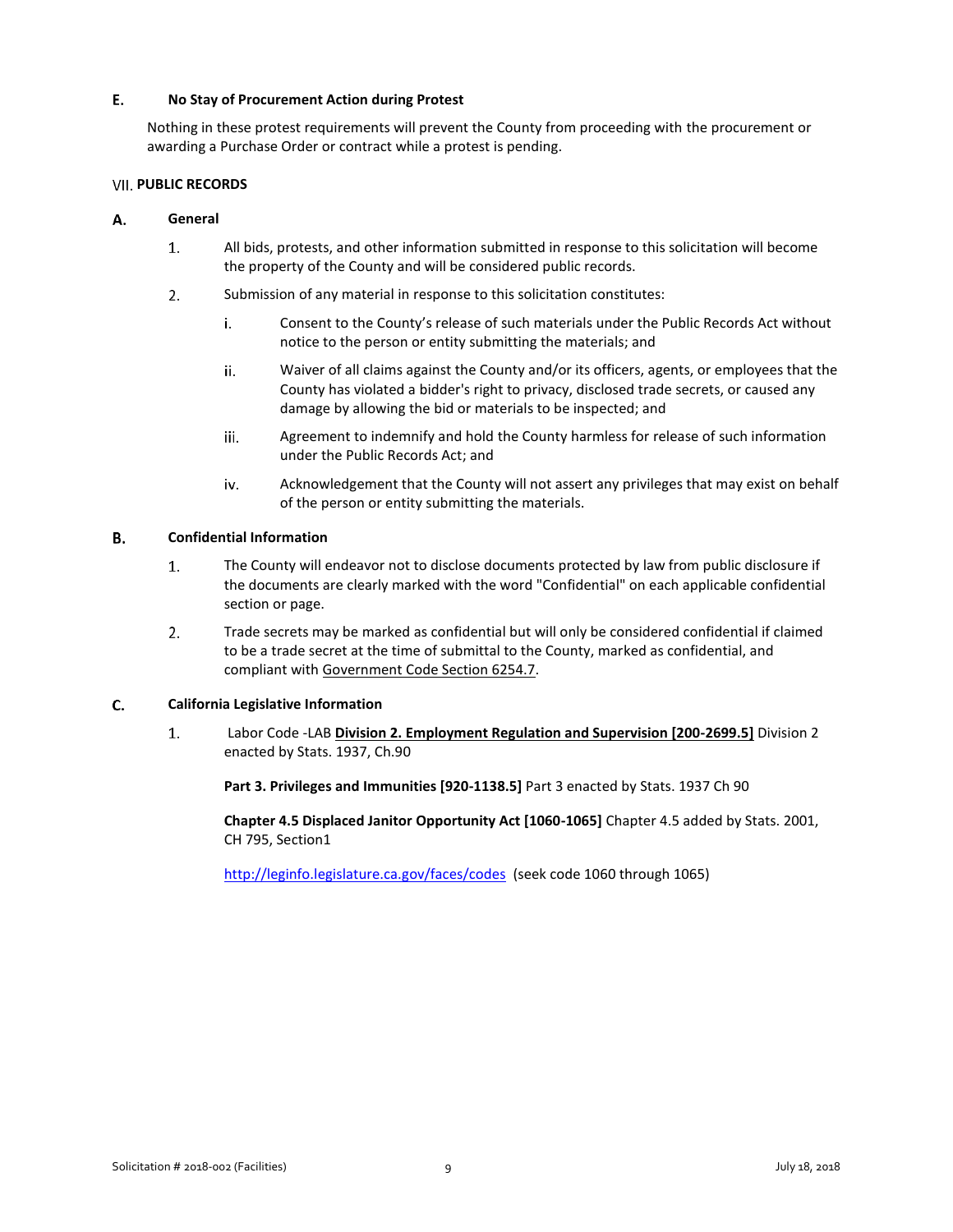# <span id="page-10-0"></span>*COUNTY OF SAN MATEO STANDARD TERMS AND CONDITIONS*

### <span id="page-10-1"></span>**COMMENCEMENT OF PERFORMANCE**

#### А. **Written Notice**

Until the County provides written authorization to commence deliveries of the goods and services specified, there is no contractual agreement between the County and the selected bidder. No verbal instructions or promises are binding on the County.

#### **B. Purchase Orders and Task Orders**

If the contract anticipates multiple Purchase Orders or Task Orders, the relevant scope of work, payment terms, delivery instructions, period of performance, and any unique contractual terms and conditions may be set forth in the Purchase Orders or Task Orders.

#### C. **Estimated Quantities**

If this solicitation is for an indefinite quantity contract, any estimates of expected use or quantities provided are for bid purposes only. The County does not guarantee any specific number of orders.

### <span id="page-10-2"></span>**PAYMENT**

#### А. **Compensation**

- 1. The County will pay the quoted prices as full consideration for Contractor's full, complete and faithful performance of the Contractor's obligations under the contract.
- $2.$ The County does not accept COD shipments. Payment will be by one of the following methods, as indicated in the Contract Documents:
	- i. Full payment will be made after the County's acceptance of goods or services and receipt of a complete invoice, as applicable; or
	- ii. Partial payments will be made in accordance with the schedule set forth in the Scope of Work; or
	- iii. Payments will be invoiced monthly by Contractor in arrears, based upon goods or services provided and at the amounts set forth in the payment schedule up to the maximum amount of the contract; or
	- iv. The County may issue Purchase or Task Orders, which will be paid according to the payment schedule attached to the contract or Purchase or Task Order, or on the County's receipt and acceptance of the goods and services and receipt and acceptance of a complete invoice; or
	- v. As otherwise agreed to by the parties.

#### **B. Late Payment Charges**

The County will not be responsible for late payment charges unless they are stated on the Purchase Order or contract. A payment is late only if payment of an invoice exceeds the time allowed by the payment terms of the Purchase Order or contract.

#### C. **Credits**

Prior to releasing final payment, the County must be reimbursed for any overpayments, advance payments, or other credits due from the Contractor, and the County may deduct these amounts from payments otherwise due Contractor.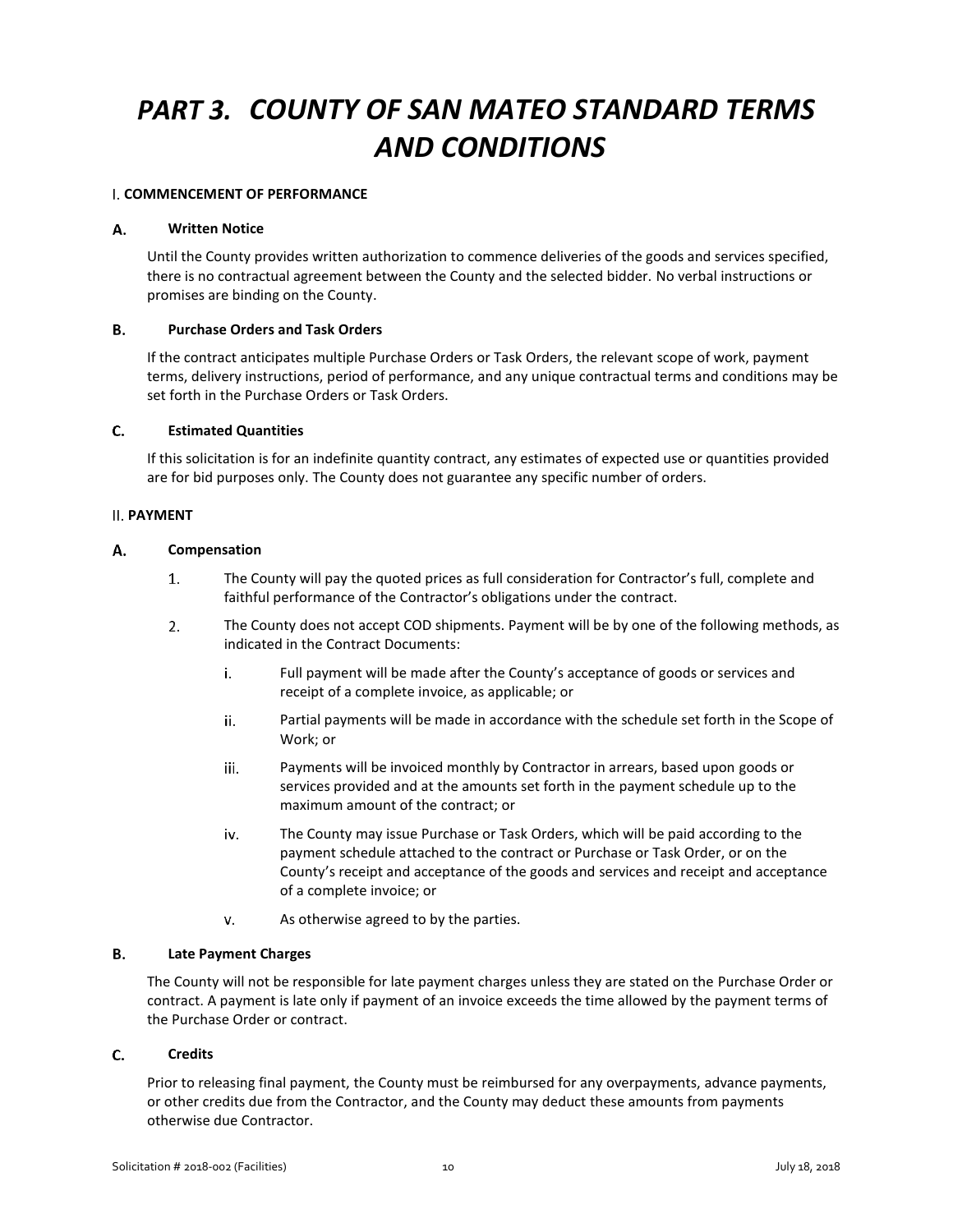#### D. **Conditions Prerequisite to Payment**

The County may withhold payment under any of the following circumstance:

- Contractor, with or without knowledge, made a misrepresentation of substantial and material 1. nature with respect to any information furnished to County;
- $2.$ Contractor took any action pertaining to this agreement that required County approval, without having first received County approval;
- 3. Contractor was or is in default under any of the terms of this contract;
- $4.$ The County or any other authorized government entity has requested but has not received and approved any reports, data, audits or other information requested from Contractor, including final reports and documentation due at contract termination.

#### E. **Payment in the event of non-compliance**

If the County determines that the quantity or quality of the goods or services provided or work performed is unacceptable, the County will notify Contractor and may withhold payment until correction has been made to County's satisfaction. If corrections have not been completed after what the County deems a reasonable time, County may make corrections on its own or through a third party, and deduct the cost of replacement or correction from any sums that may be or become due to Contractor on this or any other agreement. No additional payment will be provided to Contractor for replacements or corrections.

### <span id="page-11-0"></span>**III. SHIPPING AND DELIVERY**

#### А. **Shipping**

- $1.$ Unless otherwise directed, all goods are to be shipped FOB destination, freight prepaid, and unloaded to the designated dock or unloading area. The County will have no liability for any items until they are accepted at their final destination by the County.
- $2.$ All shipments of goods must include a packing list.
- $3.$ Packing lists, packages, shipping notices, and other documents affecting an order must include applicable order numbers, or the orders may be rejected and returned at no cost to the County.

#### **B. Delivery**

- $1.$ If delivery time is not specified on a Purchase Order, it will be within 30 calendar days after County's issuance of the Purchase Order.
- $2.$ The County will not pay any charge for delivery unless the charge has been expressly included and itemized in the bid or price quote that was accepted by the County.
- $3.$ Where shipping addresses indicate room numbers, delivery must be made to that location at no additional charge.

### <span id="page-11-1"></span>**IV. SUBCONTRACTOR REIMBURSEMENT AND PAYMENT**

#### Α. **Payment of Subcontractors**

Contractor must pay Subcontractors within ten calendar days from receipt of each payment by the County, unless the County agrees in writing to a longer period, or has agreed that the Contractor may hold retainage.

#### **B. Subcontractor Retainage**

- $1.$ The Contractor, and as applicable, any Subcontractor, must release all retainage withheld from Subcontractors within ten Business Days after the County's release of retainage to Contractor.
- $2.$ The Contractor or its Subcontractors may only withhold retainage on the same terms and conditions as the County withholds retainage from Contractor.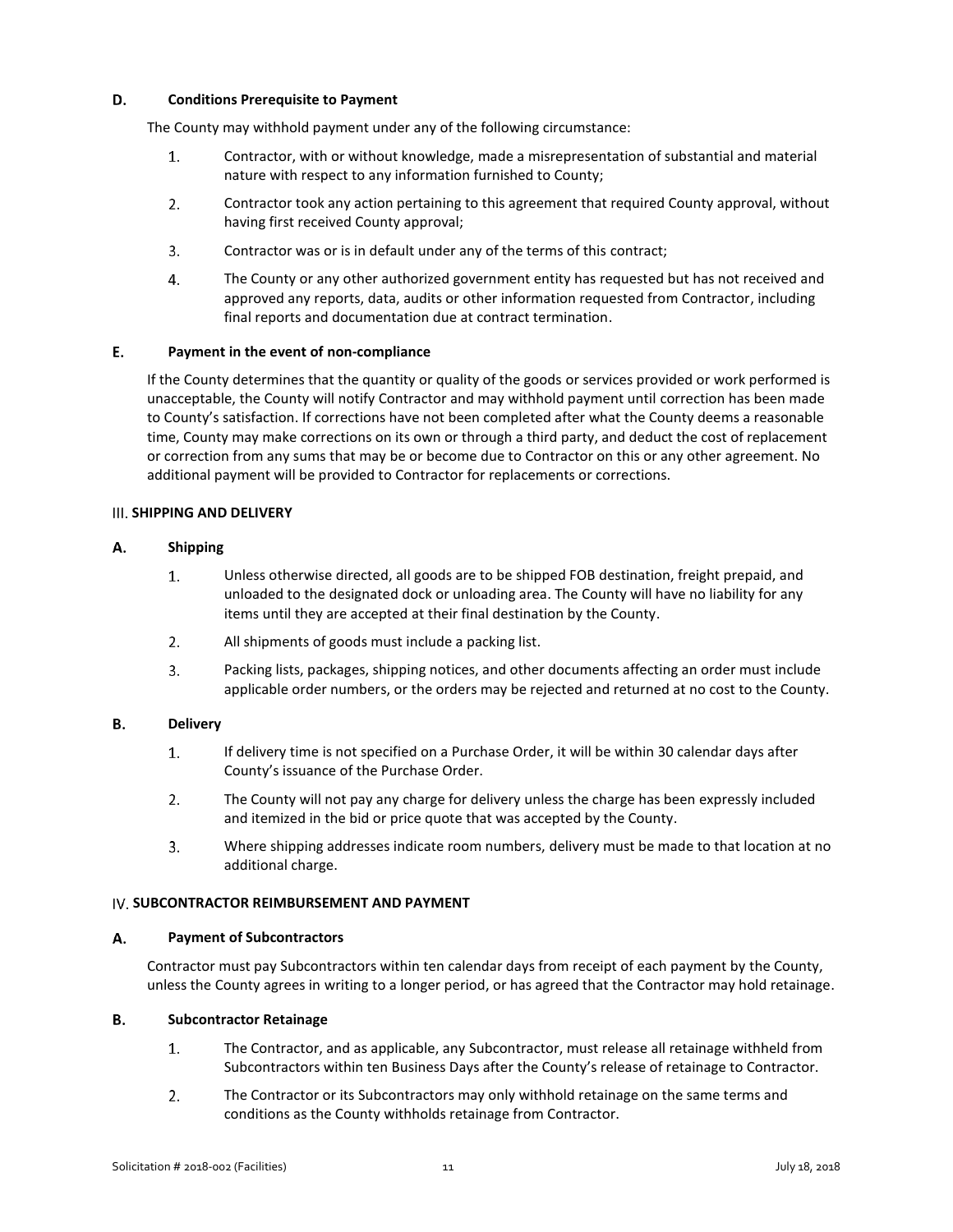$3<sub>1</sub>$ Delay or postponement of payment to Subcontractors may take place only for good cause and with the County's prior written approval. Violation of these provisions may subject the violator to the penalties, sanctions, and other remedies specified in Section 7108.5 of the California Business and Professions Code. This requirement does not impair any contractual, administrative, or judicial remedies otherwise available to the Contractor or Subcontractor.

### <span id="page-12-0"></span>**INVOICES**

#### C. **General**

Unless otherwise instructed in writing, invoices are to be handled as follows:

- On each invoice, include the title of the contract, any applicable Task or Purchase Order number,  $1.$ and a mailing address for payment if electronic fund transfer cannot be made.
- $2.$ Submit invoices no later than 45 calendar days after completion of each billing period, or if none is specified, on the later of:
	- completion of a Purchase Order or Task Order, or i.
	- ii. delivery and County acceptance of goods or services.
	- iii. Individual invoices with specified dates of service and site of service (Custodial Services)
- $3.$ Payment will be deemed made upon mailing by the County or electronic release of funds.

#### D. **Final Invoice**

Upon completion of all Deliverables to the satisfaction of the County, submit a final invoice, which together with all previous invoices, may not exceed the maximum amount of the contract. The County will make payment of the final invoice within 30 calendar days of receipt of all required documentation, completion of the Contractor's obligations (except for warranty performance) and approval of such invoice. Acceptance of final payment releases the County from all further Contractor claims under this contract.

### <span id="page-12-1"></span>**V. INDEPENDENT CONTRACTOR**

#### Α. **Not a County Employee**

In performance under this contract, Contractor will act as an independent contractor and not as an employee of the County, which has no control over Contractor's means, method or manner of performance.

#### В. **No Agency**

Except as the County may specify in writing, Contractor has no authority, express or implied, to act on behalf of the County in any capacity whatsoever, as an agent or otherwise, or to bind the County or its directors, agents, or employees to any obligation.

#### $C.$ **Employer Responsibilities**

Contractor has and retains full control over employment, compensation, and discharge of all its employees and is fully responsible for all matters relating to its agents and employees, including all applicable laws and regulations governing employee taxes, withholding, and benefits.

### <span id="page-12-2"></span>**VI. INSURANCE**

Prior to commencing delivery of the goods and services, provide evidence of all required insurance indicated in the solicitation. The required insurance must be maintained for the entire term of the contract. The County's acceptance of insurance certificates or endorsements that vary from the requirements in this section will not constitute a waiver by the County of strict compliance with the requirements.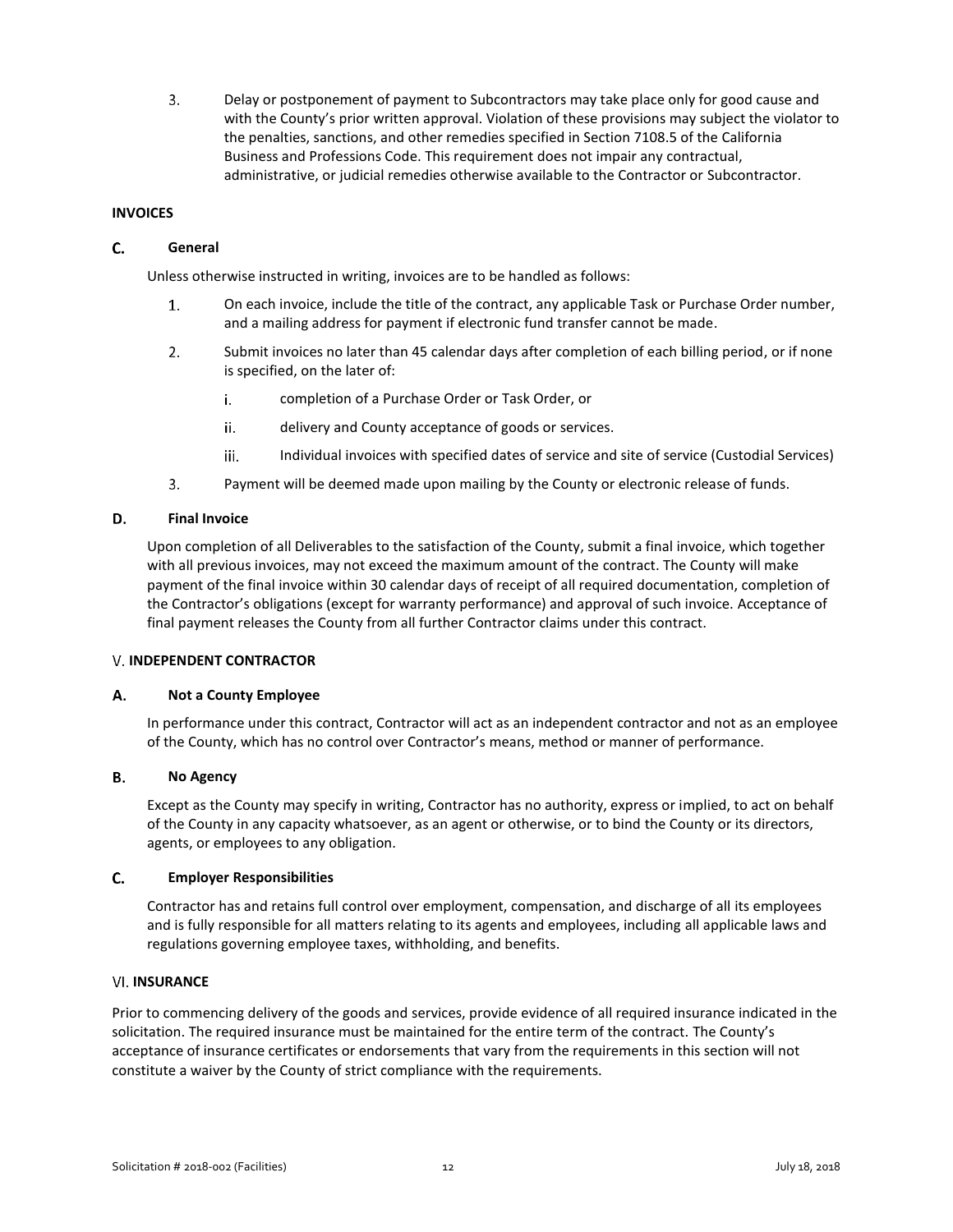#### Α. **Acceptability of Insurers**

All policies must be issued by companies licensed to do business in California and rated not less than A-VII by A.M. Best, except for the State Compensation Insurance Fund.

#### В. **Failure to Provide or Maintain Insurance**

Notify the County within five Business Days following first notice of termination, cancellation, or any change in insurance coverage. Failure to provide and continue in force any required insurance is a material breach of this contract that may constitute cause for termination.

#### C. **Workers' Compensation and Employer's Liability Insurance**

Contractor certifies, as required by Section 1861 of the California Labor Code, that

- 1. It is aware of the provisions of Section 3700 of the California Labor Code, which require every employer to be insured against liability for workers' compensation or to undertake self-insurance in accordance with the provisions of the Labor Code, and
- $2.$ It will comply with such provisions before commencing performance under this contract.

#### D. **Liability Insurance**

Maintain such bodily injury liability and property damage liability insurance as will protect Contractor and all of its employees/officers/agents while performing work covered by this contract from all claims for damages for bodily injury, including accidental death, as well as all claims for property damage which may arise from Contractor's operations under this contract, whether such operations be by Contractor, any Subcontractor, anyone directly or indirectly employed by either of them, or an agent of either of them. Such insurance must be combined single limit bodily injury and property damage for each occurrence and may not be less than the amounts specified below:

| • Comprehensive General Liability Insurance\$1,000,000.00 |  |
|-----------------------------------------------------------|--|
|                                                           |  |
|                                                           |  |

#### E. **Special Insurance Requirements - Cyber Liability**

If the contract involves provision of goods and services related to computers, networks, or systems, or storage or access to any County Systems or Data, the following insurance is required.

 $1.$ Privacy and Network Security Insurance \$2,000,000.00

During the term of the contract and for three years thereafter, maintain coverage for liability and remediation arising out of unauthorized use of, or unauthorized access to, electronic data or software within Contractor's network or business including privacy breaches no matter how they occur, denial or loss of service, introduction, implantation, or spread of malicious software code, and unauthorized access to or use of computer systems. The policy also must provide coverage for liability claims, computer theft, extortion, or any unintentional act, mistake, error, or omission made by users of Contractor's electronic data or software while providing services to the County. No exclusion/restriction for unencrypted portable devices/media may be on the policy.

 $2.$ Technology Errors and Omissions \$2,000,000.00

During the term of the contract and for three years thereafter, maintain coverage for liabilities arising from errors, omissions, or negligent acts in rendering or failing to render computer or information technology services and technology products, including at a minimum, coverage for systems analysis, design, development, integration, modification, maintenance, and programming; data processing; installation, repair, maintenance, management of computer or technology hardware, software, networks or systems; data entry, modification, verification, maintenance, storage, retrieval or preparation of data input; other related services provided by Contractor.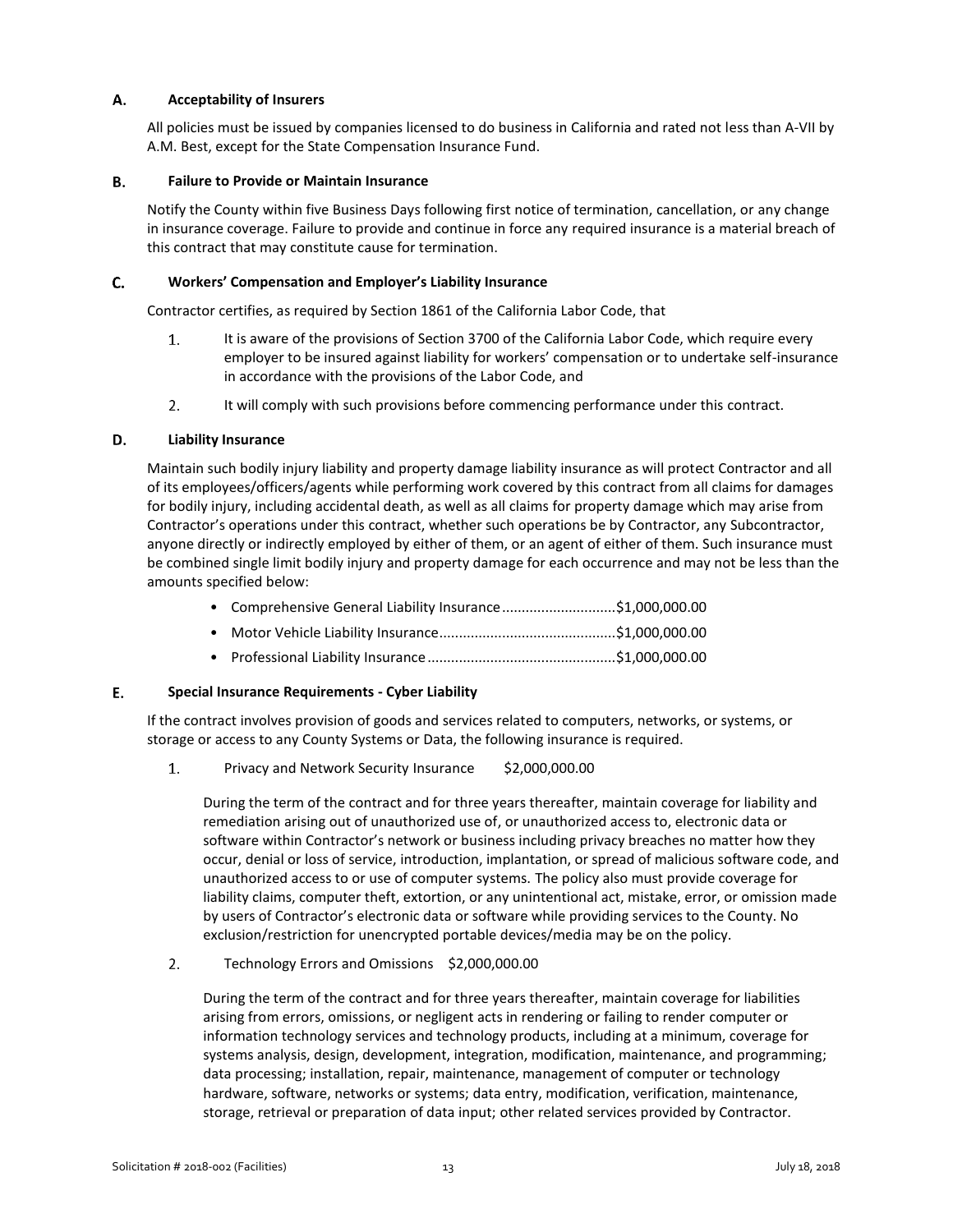#### E. **Additional Insured**

The County and its officers, agents, and employees must be named as additional insured on all applicable insurance policies, which must also contain provisions that:

- 1. The insurance afforded thereby to County and its officers, agents, employees, and servants will be primary insurance to the full limits of liability of the policy; and
- $2.$ If the County or its officers, agents, or employees have other insurance against the loss covered by such a policy, the other insurance will be excess insurance only.

#### G. **No Limitation on Liabilities and Obligations**

Requirements as to the types and limits of insurance coverage to be maintained by Contractor, and any approval of insurance by the County are not intended to and do not limit or qualify the liabilities and obligations otherwise assumed by Contractor pursuant to the contract.

#### Η. **Coverage for Subcontractors**

All insurance required of the Contractor must also be provided by or on behalf of all Subcontractors to cover the services of any Subcontractors performing under this contract. Contractor will be held responsible for all modifications, deviations, or omissions in these insurance requirements as they apply to Subcontractors.

#### $\mathbf{I}$ . **Deductibles or Self-Insured Retentions**

All deductibles or self-insured retentions are the responsibility of Contractor and must be declared to and approved by the County.

#### $J_{\star}$ **Claims-Made Coverages**

General Liability and related umbrella or excess policies may not be written on a claims-made basis. If Errors and Omissions coverage is written on a claims-made basis, the retroactive date must be shown and must be before the date of the contract or the beginning of work performed pursuant to the contract and the insurance must be maintained for at least seven years after completion of work under the contract.

### <span id="page-14-0"></span>**VII. INDEMNIFICATION**

#### Α. **General**

At no additional cost to the County and to the maximum extent permitted by law, the Contractor will indemnify and defend the County, its directors, officers, agents, employees, and any additional insured parties identified in the Contract Documents from and against all claims, demands, actions, losses, judgments, expenses, and liabilities arising out of or pertaining to the Contractor's performance in connection with this contract, whether asserted or established and whether or not involving a third party. The duties described in this paragraph include payment of attorney's fees unless prohibited by law, and all expenses of investigating and defending any such claims, and apply regardless of whether any insurance policies are applicable. Insurance policy limits do not act as a limitation upon the amount of indemnification provided by Contractor.

#### В. **System and Data Security**

Contractor bears full responsibility for ensuring that any product or service provided does not introduce any spyware, adware, ransomware, rootkit, key-logger, virus, Trojan, worm, or any other malicious code or mechanism designed to permit unauthorized access to or recording of, or which may restrict an authorized user's access to or use of County Systems or County Data.

#### C. **Retention of Funds**

In addition to any other remedy authorized by law, the County may retain as much money due Contractor under this or any other contract as the County considers necessary until disposition has been made of any claim for damages.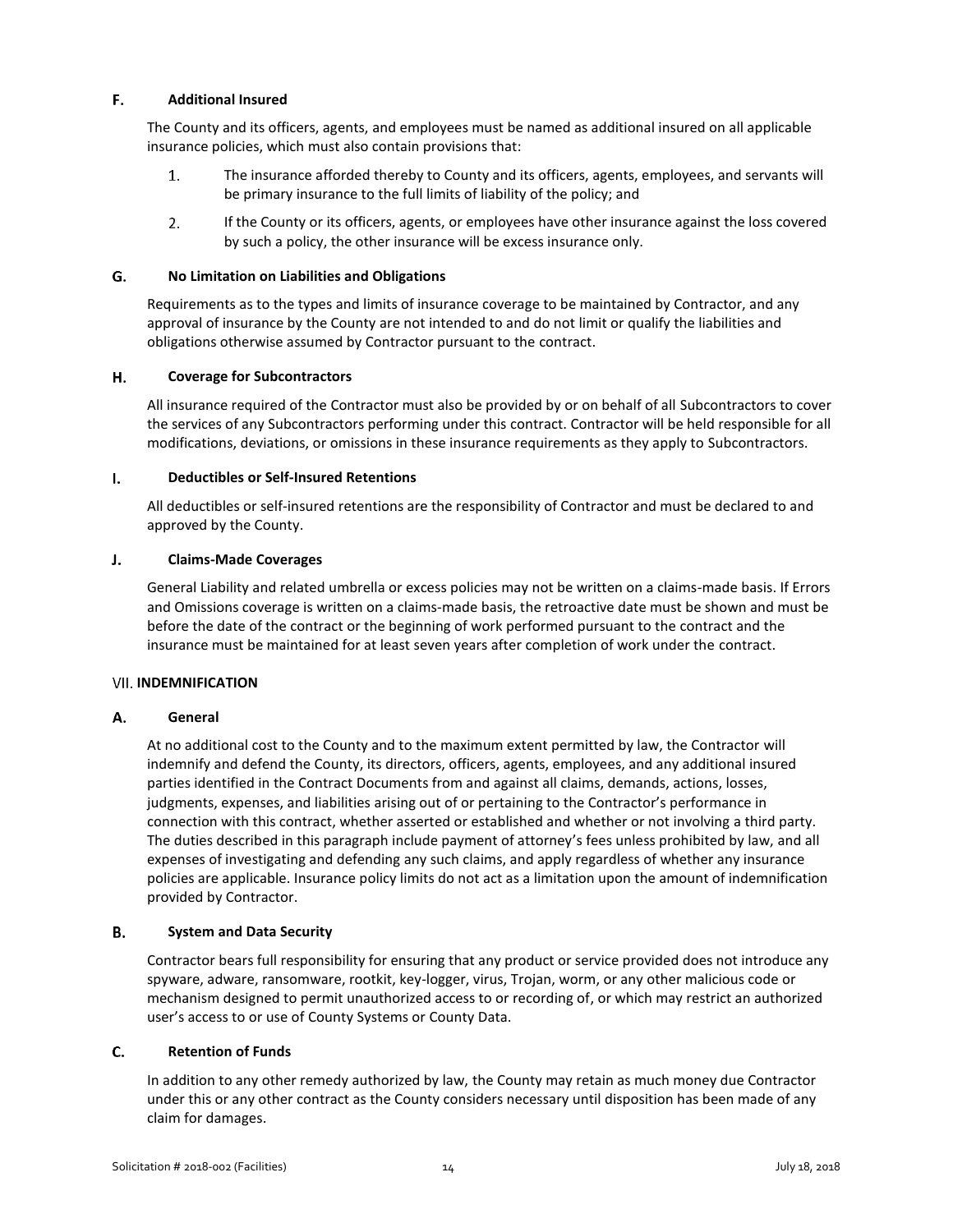#### D. **Survival of Indemnification**

The indemnification requirements of this contract will survive in perpetuity.

### <span id="page-15-0"></span>**VIII. TERMINATION**

#### А. **Termination for Cause**

- $1.$ Should Contractor, in County's sole judgement, materially breach this contract, be subject to litigation or proceedings that may adversely affect performance, become insolvent, fail to pay bills when due, make an assignment for the benefit of creditors, go out of business, or cease production, the County will send a written notice to cure. If the County is not satisfied with the cure or efforts to cure within the time specified in the notice, or if no time is specified, within ten calendar days of the notice date, County may terminate this contract. Should Contractor decline to cure, or request termination, the County may terminate this contract immediately.
- $2.$ The County may terminate this contract immediately if Contractor is found non-responsible by another government entity, or in the County's sole judgement, contract continuance would be prejudicial to the public interest.
- 3. In the event of termination for cause, all costs the County incurs in completing Contractor's performance may be deducted from any sums due Contractor. Costs of completion include delay costs, the cost of soliciting a new contractor, and any payments made to the new contractor.
- 4. In the event of Termination for Cause and subsequent determination that Contractor was not in material breach, the termination will be deemed termination for convenience.

#### В. **Termination for Convenience**

The County may terminate this contract or a Task Order, in whole or in part, at any time, by providing 30 calendar days' written notice to Contractor. Contractor will be paid reasonable closeout costs as well as costs and profit for work performed up to the time of termination. County will not pay for goods and services not delivered. If Contractor has any property in its possession belonging to the County, Contractor will account for and dispose of it as directed by County. Contractor must submit a final invoice identifying both projectrelated costs and closeout costs no later than 30 calendar days after the termination date stated in County's notice. Failure to submit final invoice within this time may result in delayed or no payment.

#### C. **Termination due to non-appropriation**

The County may terminate this contract in whole or part by providing written notice to Contractor of the unavailability of Federal, State, or County funds as soon as is reasonably possible after County learns of the unavailability of funding. Termination due to non-appropriation will be considered termination for convenience.

#### D. **Deliverables under Early Termination**

If the contract involved provision of software as a service or hosting an application on which the County has stored data, the County retains the right to continue to access and use the services or application under the contract and each applicable Service Order for a period of twelve months from the effective date of termination, at the rates in place at the time of termination.

#### E. **Assignment of Subcontracts upon Termination of Contract**

On termination of the contract, the County, at its sole discretion, may require Contractor to assign its rights under any subcontracts and purchase orders to the County, which assignment will become effective upon written notice by the County to the Contractor specifying the subcontracts or purchase orders subject to the assignment.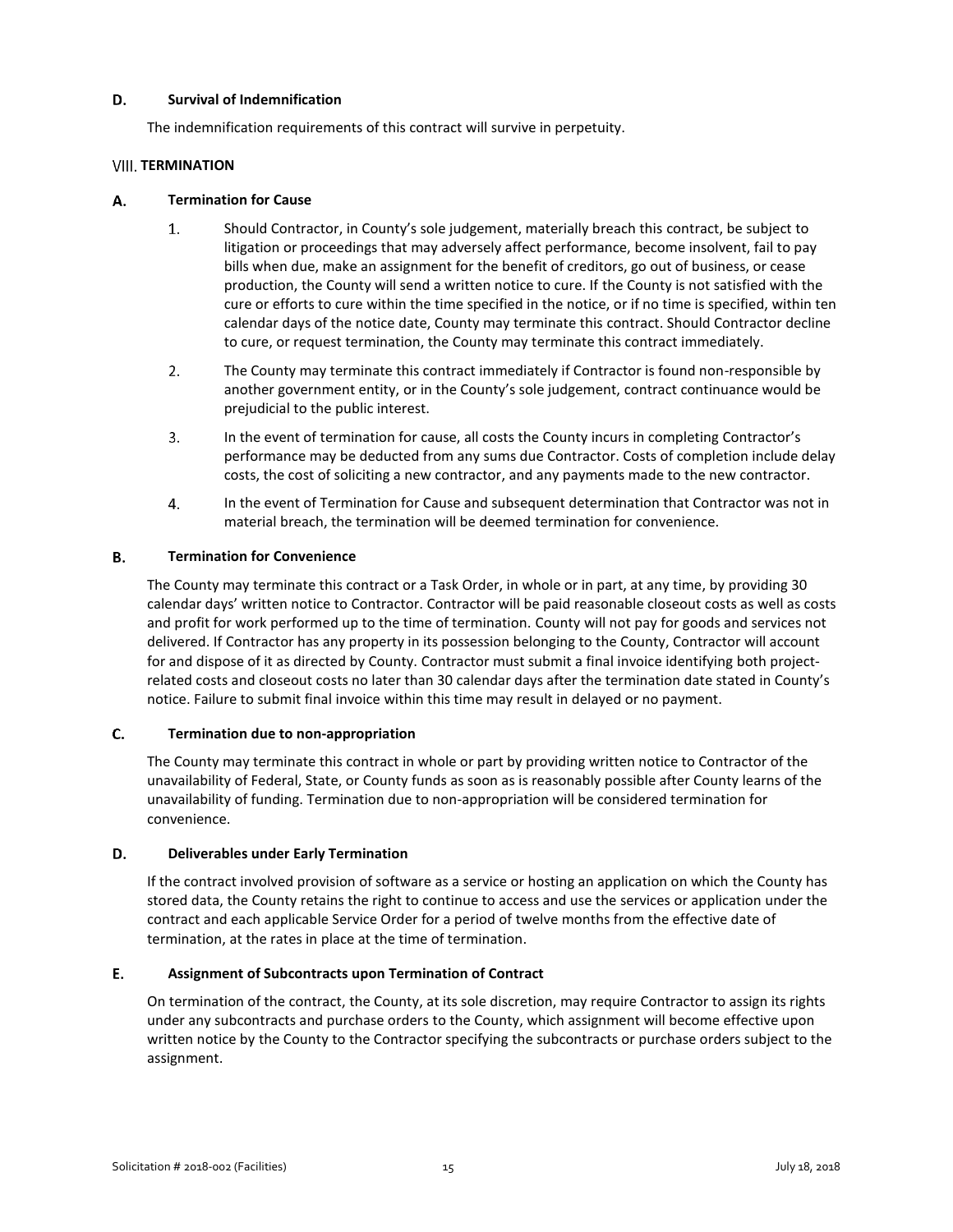#### E. **Release of Claims**

Upon acceptance of payment in the amount agreed upon as full and final payment, Contractor releases the County from all further claims arising out of this contract or its termination.

### <span id="page-16-0"></span>**IX. ASSIGNMENT AND SUBCONTRACTING**

#### Α. **County Consent Required**

Contractor may not assign, sublet, or otherwise transfer this contract, or any obligations, rights, or interests in it, without County's prior written consent. However, claims for money due Contractor under this contract may be assigned to a bank, trust company, or other financial institution without County's approval.

#### **B. Responsibility for Subcontractors**

- 1. Contractor will be as fully responsible to the County for the acts of the Subcontractor and persons employed by the Subcontractor as for the acts and omissions of persons directly employed by Contractor.
- $2<sup>1</sup>$ Nothing contained in this contract creates any contractual relationship between any Subcontractor and the County, nor makes any Subcontractor a third-party beneficiary of this contract.
- 3. All subcontracts in excess of \$25,000.00 entered into as a result of this Contract, whether by Contractor or another subcontractor, must contain all of the provisions stipulated in this contract to be applicable to the subcontractor.

#### C. **Addition or Substitution of Subcontractors**

A subcontractor may be substituted only if the original Subcontractor approved by the County is unavailable, unwilling, or unable, to perform, and the County approves the new subcontractor in writing.

### <span id="page-16-1"></span>**PUBLIC WORK AND PREVAILING WAGE RATES**

#### **Public Work** А.

If work under the contract involves tasks that may be classified as "public work" or a "public project" under California law, the Contractor must comply with all relevant requirements regarding such work.

#### В. **State and Federal Prevailing Wage Rates**

Goods and services provided under the contract will be subject to payment of prevailing wages if both of the following apply:

- $1.$ The contract is over \$1,000; and
- $2.$ Work under the contract includes tasks that may be classified as "public work" under §1720 of the California Labor Code.

Prevailing wage rates may be obtained at: [www.dir.ca.gov/Public-Works/PublicWorks.html](http://www.dir.ca.gov/Public-Works/PublicWorks.html)

#### C. **Department of Industrial Relations (DIR) Registration**

Contractors working on projects that involve "public work" must register annually with the California Department of Industrial Relations. Contracts with Contractors or Subcontractors who are unregistered or whose registrations have expired are subject to termination.

### <span id="page-16-2"></span>**QUALITY AND PERFORMANCE STANDARDS**

#### А. **Products in Current Stock**

Unless excepted by the County, the manufacturer may not have issued any notice of intent to cease support of any product provided to the County within twelve months of its delivery.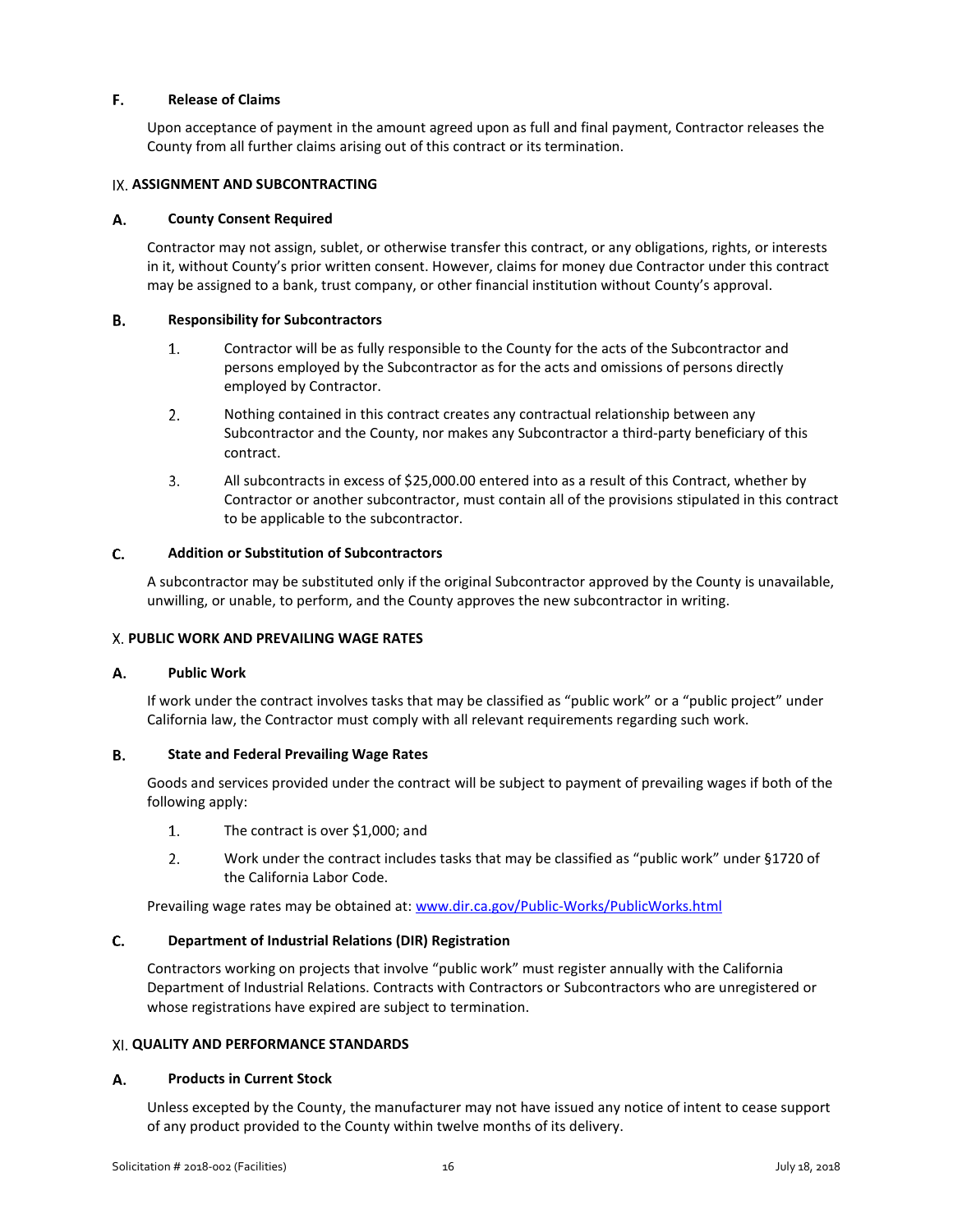#### **B. Product Substitutions during Contract Period**

- $1.$ During the contract period, substitution for any product pre-approved by the County is not permitted without written permission from the County.
- $2.$ If a manufacturer discontinues producing an awarded product subsequent to contract award, the County may accept a substitute product if it:
	- i. Meets or exceeds the specifications of the awarded product; and
	- ii. Is offered at the price awarded.

#### C. **References to Standards and Codes**

Whenever references are made to standards or codes in accordance with which goods are to be manufactured or tested, the edition or revision of the standards or codes current on the effective date of this contract will apply unless otherwise expressly stated. In case of conflict among any referenced standards and codes, or between any referenced standards and codes and the specifications supplied by the County, the latter will govern.

### <span id="page-17-0"></span>**XII. NO WAIVER**

County's review, approval, acceptance, or payment for any deliverables required under this contract is not a waiver of any rights or of any cause of action arising out of the contract, nor a waiver of any subsequent breach of the same or any other provision of this contract, nor does any delay or omission on the part of County to avail itself of any right it may have operate as a waiver of any right or remedy.

### <span id="page-17-1"></span>**CONFLICT OF INTEREST**

#### А. **Organizational and Financial Conflicts of Interest**

- $1.$ A contractor is eligible for award of a contract by the County only if the contract in question does not create an actual, potential, or apparent financial or organizational conflict of interest.
- $2.$ If requested by the County, Contractor's employees must sign agreements regarding confidentiality and/or conflicts of interest, submit to additional background check requirements, or submit forms disclosing financial interests.

#### **B. Attempts to Influence Government Decisions**

Contractor may not use or attempt to use its position to influence a governmental decision in which Contractor has reason to know it has a financial interest other than the compensation promised by this contract.

#### $C.$ **Exchange of Gifts with the County**

Contractors, Subcontractors, and their agents currently doing business with or planning to seek contract awards from the County may not offer gifts to the County officers, employees, agents or board members, or engage a third party to offer gifts, whether or not such gifts are designed to influence award of this or any other contract.

#### D. **Restrictions on Participation**

No elected officials of the County, the State of California, or the United States Government, nor any officer or employee of the County may become directly or indirectly interested in or personally benefit from the financial proceeds of this contract or any part of it.

### <span id="page-17-2"></span>**WARRANTIES**

The Contractor warrants the following: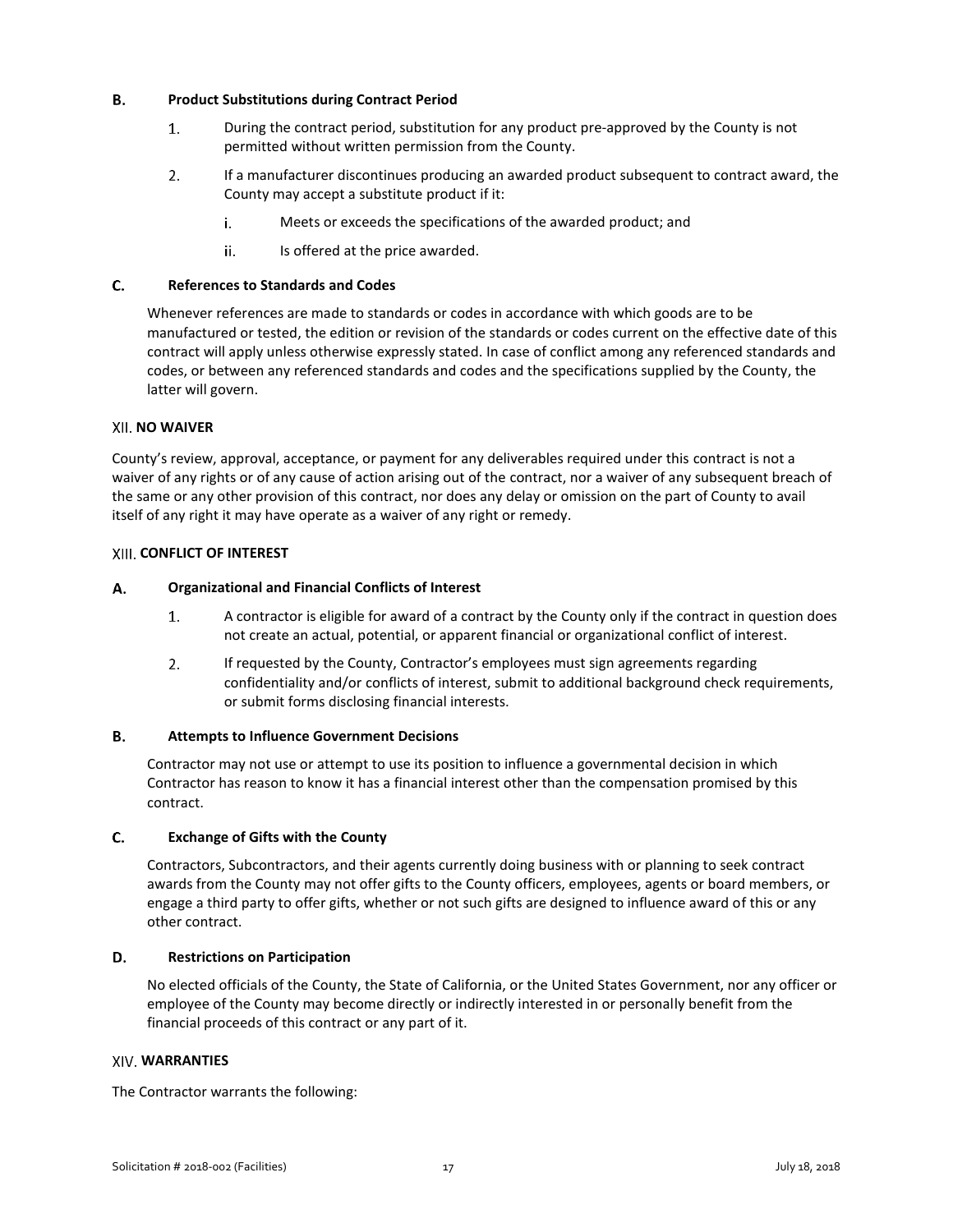#### Α. **General Fitness of Products for Use**

- $1.$ All supplies, equipment and materials provided under this contract will be satisfactory for their intended purposes and free from liens or other encumbrances.
- $2.$ All goods, materials, and equipment provided will be free from defects in design, material and workmanship, and any defective goods, materials, or equipment will be redesigned, repaired, or replaced within a time period and in a manner acceptable to the County, provided that notice of the defect is given to Contractor within the applicable Warranty Period.
- $3.$ Items will not be deemed defective if they fail to operate due to exposure to any condition in excess of those published in the applicable specifications.
- $4.$ A warranty will be void as to a particular item if that item is altered or a repair is attempted or made by any party other than the Contractor without written authorization by the Contractor or otherwise pursuant to the terms of this contract.

#### **B. Software**

All software delivered, whether embedded in equipment or specifically designed for use with such equipment, must substantially provide the functions set forth in the applicable specifications. Contractor will, at its option and without additional charges, revise or replace nonconforming software, provided that:

- $1.$ Software or the medium has not been exposed to any computer virus or to any condition in excess of those published in the applicable specifications;
- $2.$ The software has been installed and the host medium operated in accordance with Contractor's written instructions; and
- $3.$ Neither the software nor its host medium has been altered by a party other than Contractor.

#### $C_{\cdot}$ **Warranty Repair**

- $1.$ Unless otherwise agreed, no later than one Business Day after being notified by the County of a defect or failure, Contractor will provide comprehensive and continuing warranty repair and restoration from defects in material and workmanship of any deliverable during the Warranty Period, and assign to the County any warranty from a Subcontractor or supplier that exceeds this period.
- $2.$ Replacement parts and repairs are subject to County approval, and all redesigned, repaired, or replaced work is warranted against defective design, materials, and workmanship for the remainder of the Warranty Period of the replaced Deliverable or six months from the County's acceptance of the warranty work, whichever occurs later.
- $3<sub>1</sub>$ All costs associated with redesign, repair, removal, transportation, and replacement, as well as any testing that the County may require, are Contractor's sole responsibility.
- 4. The County will have the right to the continued use of any goods, equipment, systems, and work deemed defective or unsatisfactory until they can be taken out of service pursuant to Contractor's corrective work.

#### D. **Warranty Rights and Remedies Non-Exclusive**

The Warranty rights and remedies of the County stated above are not exclusive and do not preclude the exercise of any other rights or remedies provided for in this contract or otherwise.

### <span id="page-18-0"></span>**XV. TRAINING**

Training of County staff, if required, will be provided as directed in the Scope of Work. If training dates and locations were not scheduled before release of this solicitation, the County will identify the training locations, dates, and number of people to be trained no less than 14 calendar days before such dates.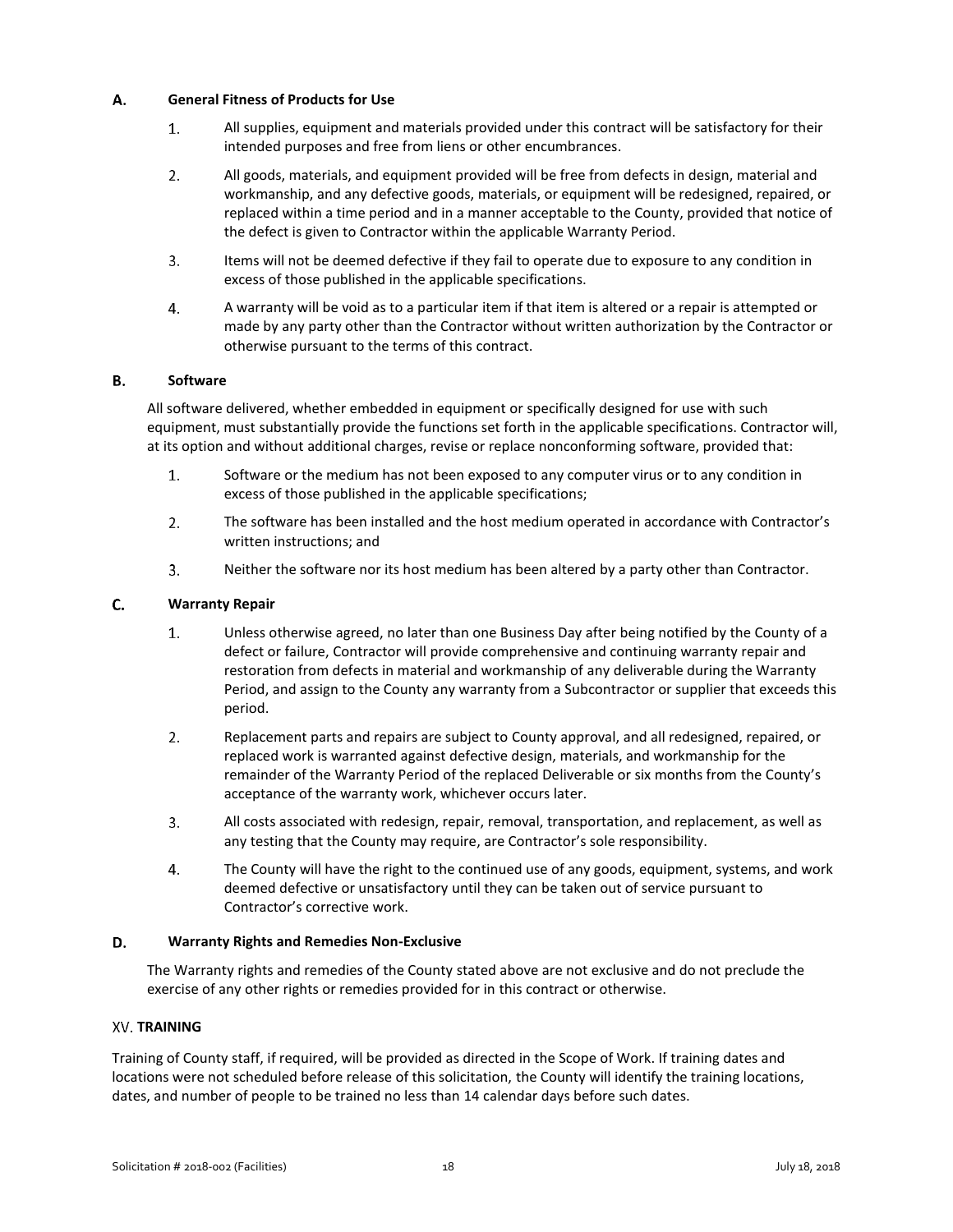### <span id="page-19-0"></span>**HAZARDOUS SUBSTANCES**

Deliveries of materials known or believed to contain hazardous substances must include Safety Data Sheets. Such materials include any dangerous, toxic or hazardous pollutants, chemicals, wastes or substances, including, without limitation, those so identified pursuant to CERCLA or any other federal, state or local laws and regulations, or which are or become prohibited, limited or regulated by any governmental authority.

### <span id="page-19-1"></span>**XVII. NOTICES**

#### А. **Method of Notice**

Unless otherwise agreed, all notices, requests, claims, demands and other communications between the parties must be in writing and may be given by either:

- $1.$ Delivery in person or by a nationally recognized courier service. Courier notices must be addressed to the County Mailing Address as directed on the IFB and to Contractor as shown in the Contractor Information Form, or to such other address as either party may specify in writing; or
- $2.$ Email to the authorized contact for the respective party.

#### В. **Receipt of Notice**

- 1. Notice will be deemed given
	- On receipt by the party to which the notice is given if physical delivery is made; or i.
	- ii. On the date and time of the email of the sending party if electronic delivery is made.
- $2.$ Notwithstanding the above, if notice is received by the County after 5:00 p.m. PST, or on other than a Business Day, it will be deemed given on the following Business Day.

### <span id="page-19-2"></span>**XVIII. CIVIL RIGHTS, NONDISCRIMINATION**

#### Α. **General Non-discrimination**

Except as limited by the Scope of Work, no person may be denied any services provided pursuant to this contract on the grounds of race, color, national origin, ancestry, age, disability, sex, sexual orientation, marital or domestic partner status, religion, political beliefs or affiliation, familial or parental status, medical condition, military service, or genetic information.

#### В. **Equal Employment Opportunity**

Contractor's equal employment policies must be made available to County upon request, and must ensure equal employment opportunities based on objective standards of recruitment, classification, selection, promotion, compensation, performance evaluation, and management relations for all employees under this contract.

#### C. **Section 504 of the Rehabilitation Act of 1973**

A contractor providing services to members of the public under this contract must comply with Section 504 of the Rehabilitation Act of 1973, as amended, which provides that solely by reason of a disability, no otherwise qualified individual may be subjected to discrimination in the performance of any services under this contract.

#### D. **Compliance with County's Equal Benefits Ordinance**

Contractor will comply with all laws relating to the provision of benefits to its employees and their spouses or domestic partners, including laws prohibiting discrimination in the provision of benefits on the basis that the spouse or domestic partner is of the same or opposite sex as the employee.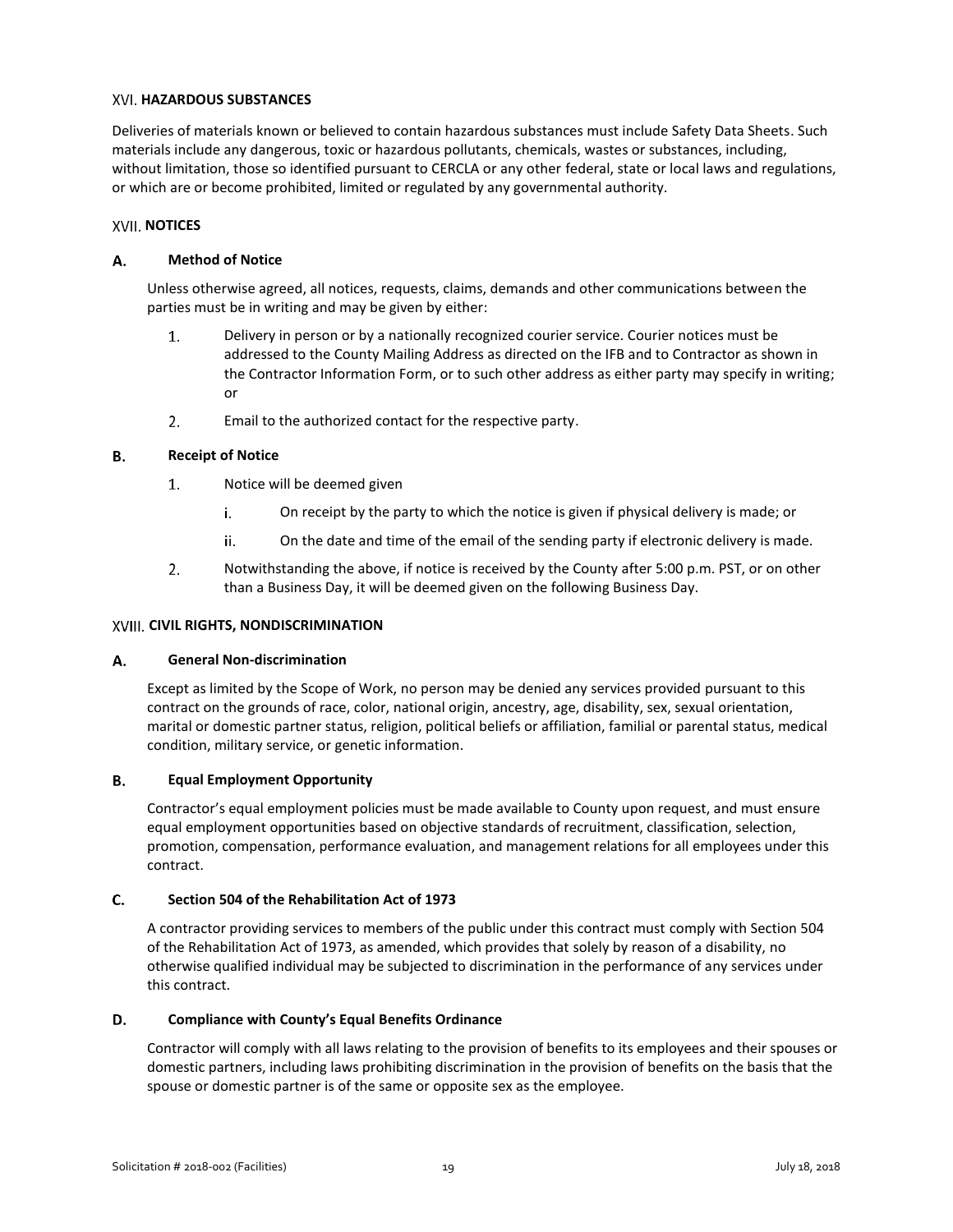#### E. **Discrimination against Individuals with Disabilities**

The nondiscrimination requirements of 41 C.F.R. 60-741.5(a) are incorporated into this contract as if fully set forth, and Contractor and any Subcontractor will abide by those requirements. The regulation prohibits discrimination against qualified individuals based on a disability and requires affirmative action by covered prime contractors and subcontractors to employ and advance qualified individuals with disabilities.

#### F. **History of Discrimination**

Contractor certifies that no finding of discrimination has been issued against Contractor in the past 365 days by the Equal Employment Opportunity Commission, the California Department of Fair Employment and Housing, or any other investigative entity. If any findings of discrimination have been issued against Contractor within the past 365 days, Contractor will provide County with a written explanation of the outcomes prior to execution of this contract. Failure to comply with this Section will constitute a material breach of this contract and subject the contract to immediate termination at the sole option of the County.

#### G. **Reporting; Violation of Non-discrimination Provisions**

Report to the County Manager the filing of any complaint or allegation of discrimination on any of the bases prohibited by this Section of the contract or the Section titled "Compliance with Laws" within 30 days of the filing in any court or administrative agency, provided that within the 30 days the entity has not notified Contractor that such charges are dismissed or otherwise unfounded. Notification must include a general description of the circumstances involved and a general description of the kind of discrimination alleged (e.g., gender, religion, race-based).

Violation of the non-discrimination provisions of this contract will be considered a breach of this contract and subject the Contractor to penalties, to be determined by the County Manager, which may include:

- $1.$ Termination of this contract;
- $2.$ Disqualification of the Contractor from being considered for or being awarded a County contract for a period of up to 3 years;
- $3.$ Liquidated damages of \$2,500 per violation; and/or
- 4. Imposition of other contractual and civil remedies and sanctions.

To effectuate the provisions of this Section, the County Manager will have the authority to offset any portion of amounts due to Contractor under this contract or any other agreement between Contractor and County.

### <span id="page-20-0"></span>**COMPLIANCE WITH LAWS**

Contractor will comply with all Federal, State, and local laws and ordinances applicable to this Contract and will ensure that all Deliverables conform to all applicable Federal, State, and local laws and requirements.

#### А. **Living Wage Ordinance**

If this is a "covered contract" under Chapter 2.88 of the San Mateo County Ordinance Code, all contractors and subcontractors obligated under this contract must fully comply with the provisions of that chapter, paying all Covered Employees, as defined in that chapter, the current Living Wage and providing notice to all Covered Employees and Subcontractors as required under the Ordinance.

#### В. **Employee Jury Service Ordinance**

If the value of this contract is over \$100,000.00, or is increased to that amount or more, Contractor must comply with Chapter 2.85 of the San Mateo County Ordinance Code and will have and adhere to a written policy providing that its full-time employees living in San Mateo County will receive no fewer than five days of regular pay for jury service in San Mateo County annually.

If Contractor has no employees in San Mateo County, it is sufficient to provide the following written statement to County: "For purposes of San Mateo County's jury service ordinance, Contractor certifies that it has no full-time employees who live in San Mateo County. To the extent that it hires any such employees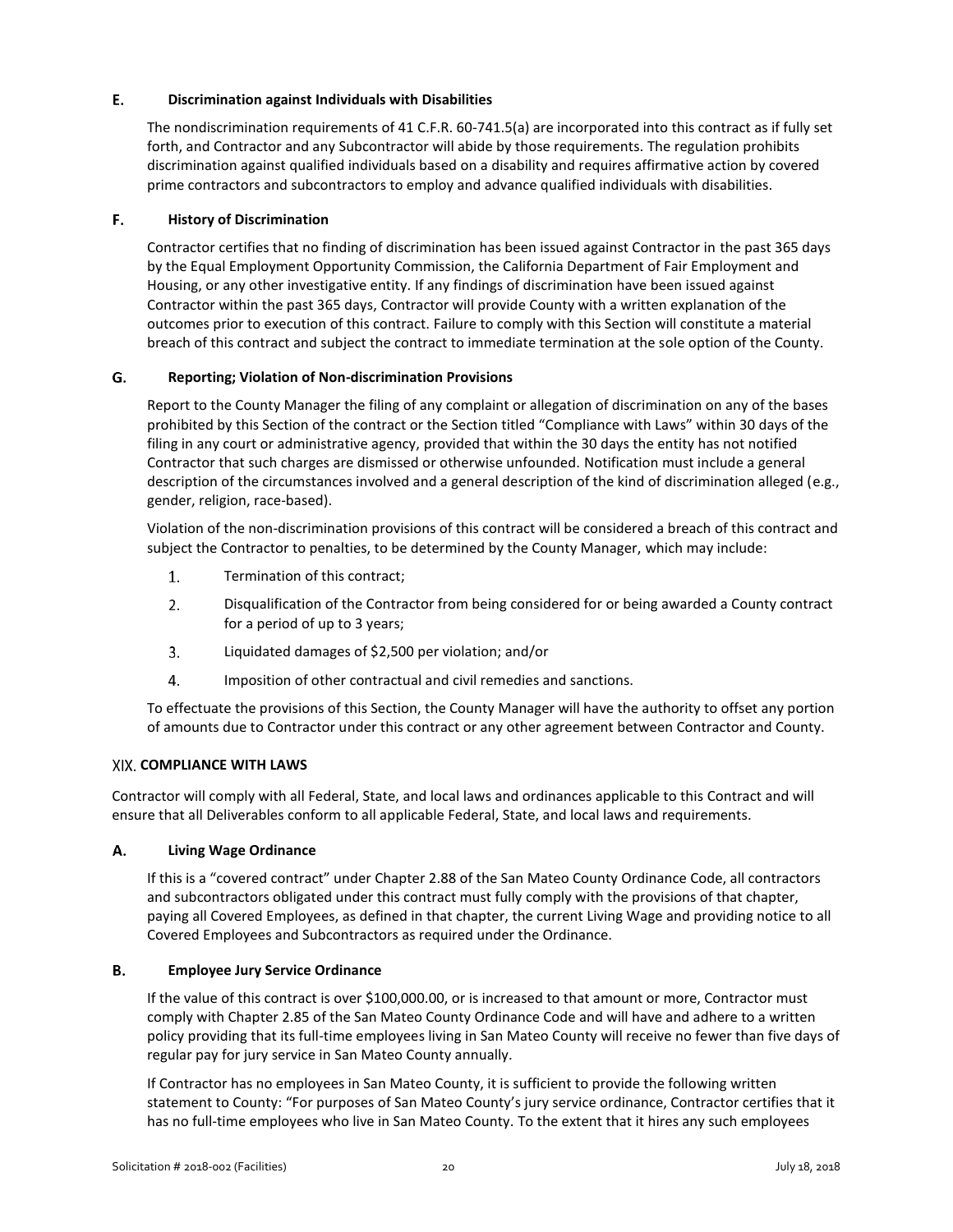during the term of its contract with San Mateo County, Contractor will adopt a policy that complies with Chapter 2.85 of the County's Ordinance Code."

### <span id="page-21-0"></span>**XX. DISCLOSURE OF INFORMATION**

#### А. **Confidential Information**

Contractor may not use for financial gain, disclose, or make other improper use of Confidential Information, information not generally known, or any otherwise privileged information acquired from County in connection with this contract.

#### **B. Protection of Confidential Information**

All County data and information designated as confidential and made available to Contractor must be protected by Contractor from unauthorized use and disclosure.

#### C. **Disclosure Required by Law**

Contractor may disclose information when required by law, rule, regulation, or court order, upon notice to the County sufficient to allow the County to challenge such required disclosure.

#### D. **Data Retention and Disposal**

On contract termination, Contractor must return to County or destroy and erase all originals and copies of all documents, materials and other embodiments in any medium that contain or are based on County Confidential Information from all systems Contractor uses or controls, including any deliverables returned to Contractor by the County. Contractor will provide a written statement to the County certifying compliance with the requirements of this subsection.

#### E. **Subcontract Disclosure Requirements**

Any subcontract entered into as a result of this contract must contain all of the foregoing provisions related to disclosure of information.

### <span id="page-21-1"></span>**INSPECTIONS, RECORDS, AND AUDITS**

Authorized representatives of the County, the State, or any agency of the federal government having jurisdiction under laws or regulations applicable to this contract will have the right to examine and audit all books, records, documents, and accounts related to this contract, for five years from the date of final payment or disposal of all litigation or claims related to the contract, whichever is later. Requested records and documents must be provided to the relevant government agency at no charge.

If information is in the exclusive possession of another party who fails to furnish the information, certification from Contractor detailing efforts taken to obtain the information may be acceptable.

This Section regarding inspection, records, and audit must be included in any subcontract entered into as a result of this contract.

### <span id="page-21-2"></span>**INTELLECTUAL PROPERTY**

#### А. **Infringement**

Contractor will defend all suits or claims for infringement of any intellectual property rights and will save and hold the County, its agents, and assigns harmless from loss, cost, and expense resulting from the County's, its employees, or its agents use of any Deliverables. This provision does not apply to any infringement or alleged infringement that is the result of or arises because the County, its employees, or its agents modified or altered any part or component of the Deliverables, except as consented to by Contractor.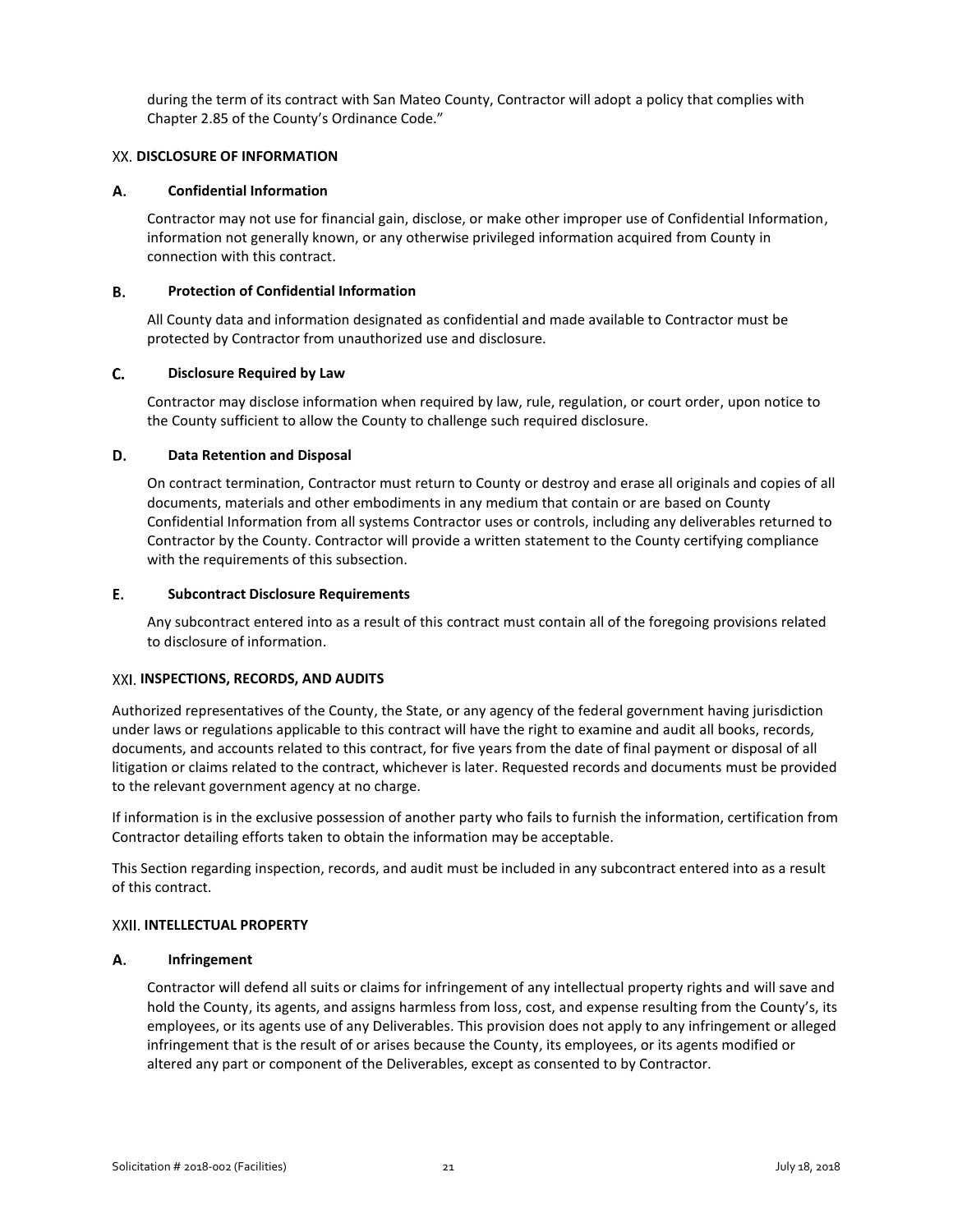#### **B. Intellectual Property Resulting from Creation of Deliverables**

Prior to commencing any work that includes the development of intellectual property as a Deliverable, Contractor must identify in writing any pre-existing intellectual property that will be used in the development of the new intellectual property Deliverable and that will not become property of the County. Unless otherwise agreed, all Deliverables produced under this contract will become the property of the County, and all rights, including intellectual property rights that arise from the creation of Deliverables or other work products developed for the County will be vested in the County and Contractor relinquishes all claims to such rights in favor of the County.

#### C. **Ownership of Documents and Data**

Any data generated by or stored by or in the Deliverables, including user information and access, is the sole property of the County.

### <span id="page-22-0"></span>*KXIII. FORCE MAJEURE*

#### А. **Non-performance**

- $1.$ Neither party will be liable for failure to perform if the non-performance results from Force Majeure. Any excuse for non-performance due to such an event will last only as long as the event remains beyond the reasonable control of the non-performing party.
- $2.$ Should Contractor fail to perform due to Force Majeure, the County may suspend its own performance until Contractor resumes performance. If Contractor's failure to perform continues for over five Business Days, the County may terminate this contract or extend any date specifically designated for Contractor's performance.

#### В. **Non-Exclusions**

- $1.$ Force Majeure does not modify Contractor's obligations regarding indemnification, confidentiality, redundancy, data backup, disaster recovery, non-performance by Subcontractors, or responsibility for any malware or code introduced or permitted to be introduced by Contractor or any Subcontractor that results in damage to, unauthorized access to, or prevention of any authorized user's access to County Data or systems.
- $2.$ Force Majeure does not include increased cost of performance or failure of Contractor's source of supply.

### <span id="page-22-1"></span>**XXIV. ENTIRE AGREEMENT**

This contract represents the entire understanding of the County and Contractor related to its subject matter. No prior oral or written agreement, promise, or representation related to the subject matter of this contract that is not expressly stated in this document is binding on the parties or is of any force or effect. Except as required to be included in the Bid Documents, no document generated by Contractor may alter the terms of this contract. All modifications or amendments must be in writing and signed by the parties.

### <span id="page-22-2"></span>**LANGUAGE OF THE CONTRACT**

Unless otherwise stated, all directions and imperatives in these documents are understood to be requirements for the Contractor. Captions and titles in this solicitation and accompanying documents are for convenience and reference only and do not affect the meaning or construction of any provision.

### <span id="page-22-3"></span>**XXVI. CONTROLLING LAW AND VENUE**

The validity, interpretation, performance, and all rights and duties of the parties under this contract, and any dispute of any nature arising out of this contract, will be governed by the laws of the State of California without regard to its choice of law or conflict of law rules. Any dispute arising out of this contract will be venued either in the San Mateo County Superior Court or in the United States District Court for the Northern District of California.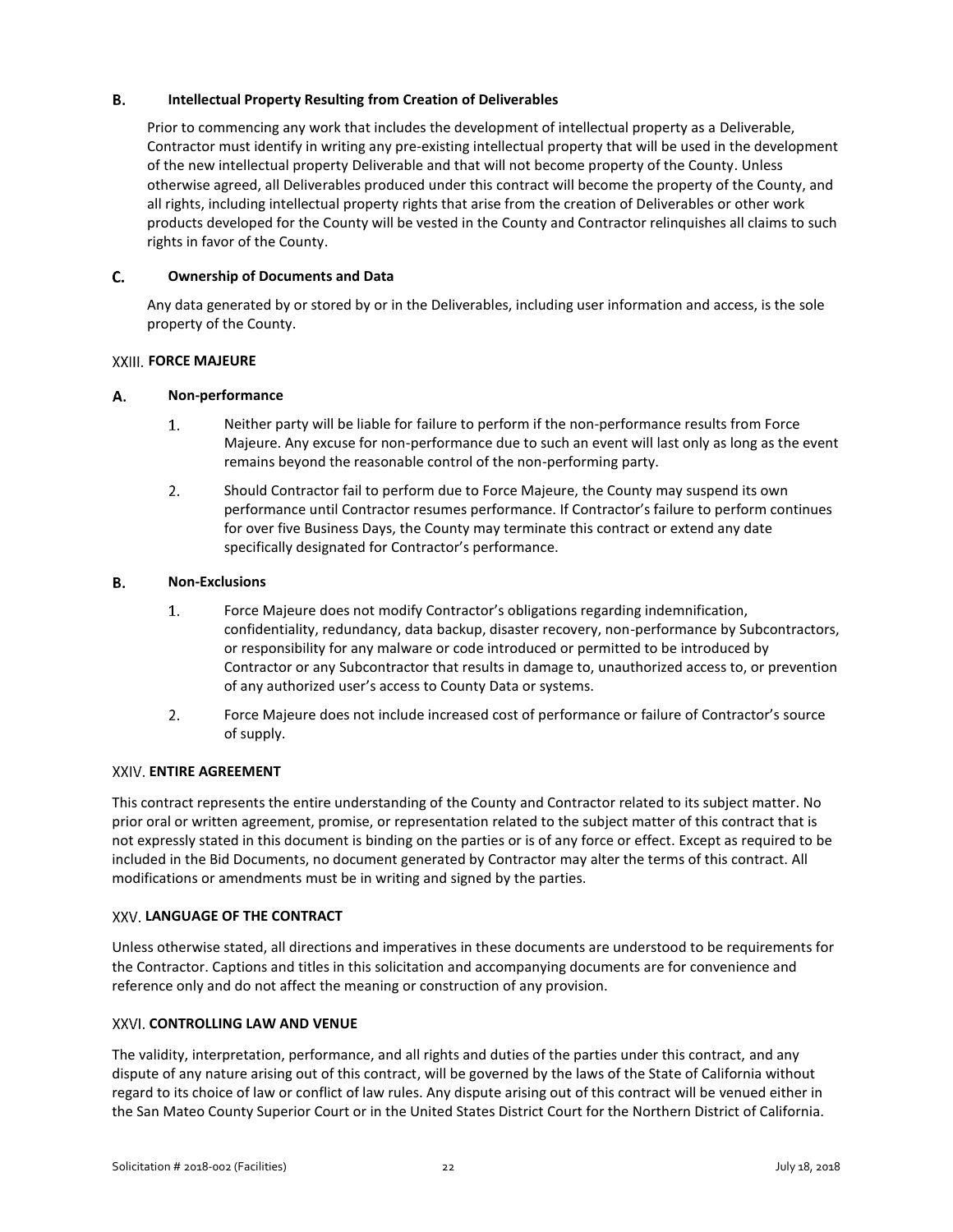### <span id="page-23-0"></span>**XXVII. UNENFORCEABLE PROVISIONS**

Should any provision of this contract be found invalid or unenforceable, the decision will affect only the provision interpreted, and all remaining provisions will be severable and enforceable.

### <span id="page-23-1"></span>**SIGNATURES**

This contract may be executed in any number of separate counterparts, each of which will be deemed an original but all of which when taken together will constitute one and the same instrument. Both County and Contractor wish to permit this contract and future documents relating to this contract to be digitally signed in accordance with California law and County's Electronic Signature Administrative Memo. Any party to this contract may revoke such agreement to permit electronic signatures at any time in relation to all future documents by providing notice pursuant to this contract.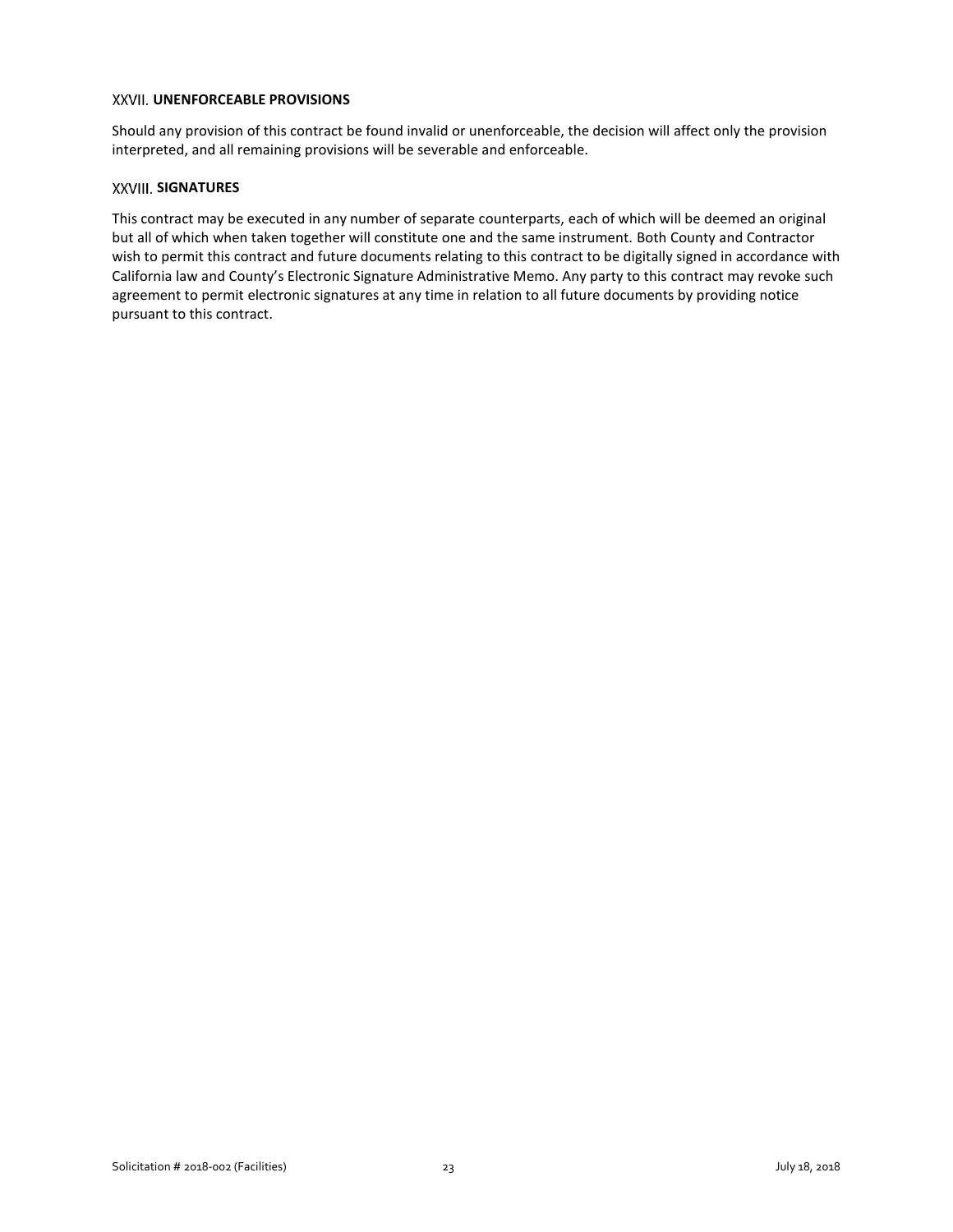# <span id="page-24-0"></span>*SCOPE OF WORK AND SPECIAL REQUIREMENTS*

### <span id="page-24-1"></span>**REQUIRED SERVICES**

#### А. **General**

- $1.$ Supply required materials, equipment, materials, tools, supplies, supervision, management, training, and staff to provide routine custodial services for all County facilities, including general government offices, mental health and medical facilities, homeless shelters, correctional facilities, courthouses, warehouses, city halls, police stations, and libraries.
- $2.$ Perform all cleaning in a manner so as not to disrupt normal business functions as determined by the County.
- $3.$ Provide supplies consistent with the safe and environmentally friendly product requirements referenced throughout this specification.
- 4. Implement a service call system that results in prompt, professional, and courteous resolution of County concerns.
- 5. Keep the County informed of current status of any work being performed, providing work schedules and other pertinent information needed by the County or their designee.
- 6. Reduce the environmental impacts of work performed under this contract by using, to the maximum extent, environmentally sound practices, processes, and products. Use industry best practices and guiding principles to minimize the environmental footprint. This requires annual reporting of non-bio-based, bio-based, sustainable, and green products and materials. Use safe and environmentally friendly products as referenced throughout this specification. Green cleaning products and processes include those meeting government and third party certified sustainability standards, other environmentally protective products and services as well as those that conserve energy, water, and other resources

#### В. **Quality of Work and Standards of Cleanliness**

- $1.$ First quality workmanship will be provided and quality equipment, materials, and supplies used in performance under the contract. Best management practices of the building cleaning industry are required with regard to sanitation, housekeeping, safety, and public relations. At a minimum, materials and methods will be in accordance with current best practices promulgated by the ISSA-the Wordwide Cleaning Industry Association and the International Executive Housekeeping Association. Standards may be viewed at www.issa.com or [www.ieha.org.](http://www.ieha.org/)
- $2.$ All work performed will at all times be subject to review and acceptance by the County. Contractor will be responsible for careless workmanship. If a task is not performed so as to produce the specified standard result, it must be re-done at the Contractor's expense without charge to the County and without interference with the performance of regular scheduled work.
- $3.$ County cleaning standards level 1 and Level 2 are defined as follows:
	- i. Level 1:
		- Floors and base moldings shine and/or are bright and clean, colors are fresh a
		- $\mathsf b$ There is no buildup in corners or along walls
		- All floors are vacuumed, swept and/or mopped daily (as applicable by site)  $\mathsf{C}$
		- All vertical and horizontal surfaces have a freshly cleaned or polished d appearance and have no accumulation of dust, dirt, marks, streaks, smudges or fingerprints
		- e Lights and fixtures are clean (no bugs or dirt observed)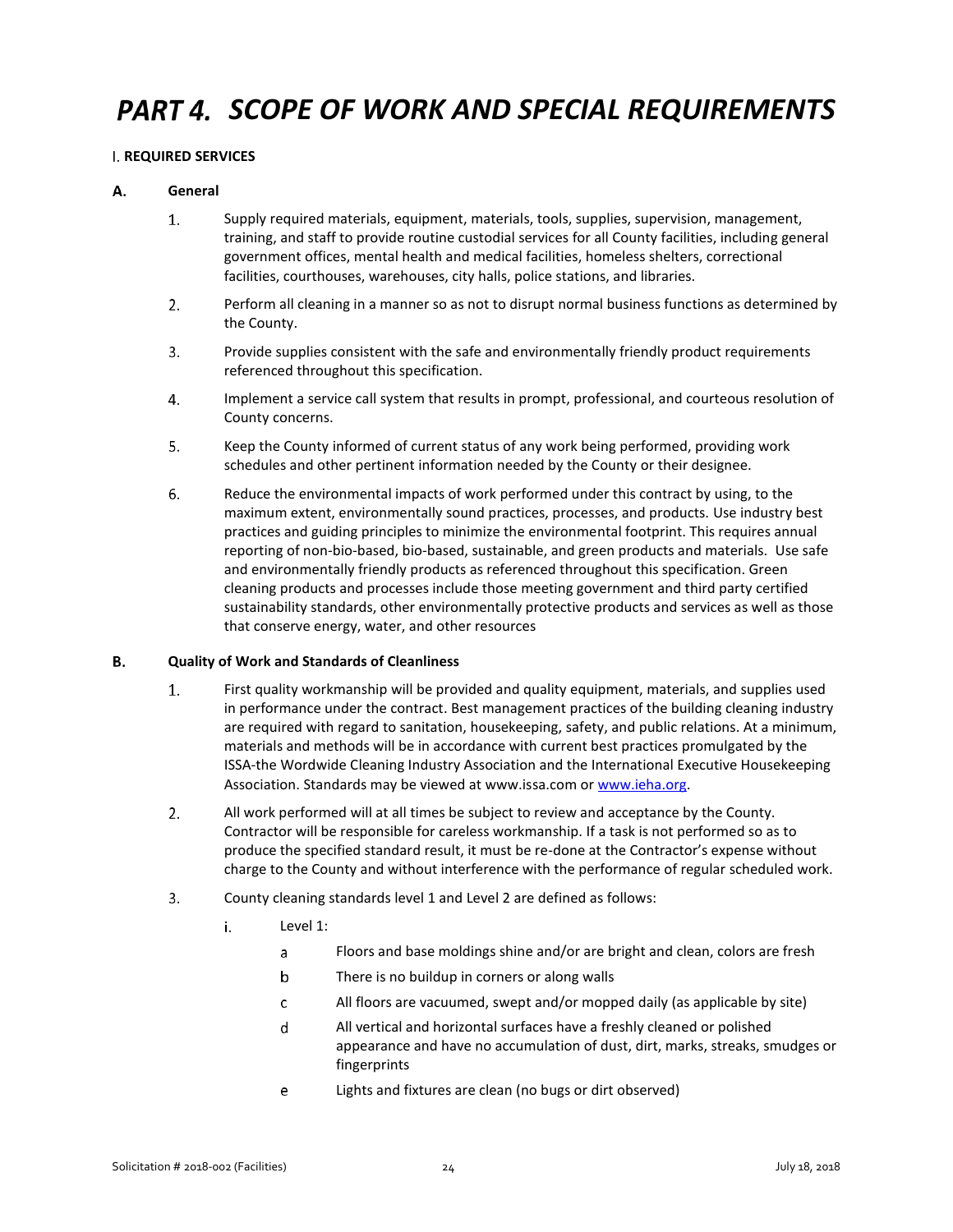- $f$ Washroom and shower fixtures and tile shine and are odor free. Supplies are adequate
- g Trash containers and pencil sharpeners hold only daily waste and are clean and odor free.
- ii. Level 2:
	- Floors and base moldings shine and/or are bright and clean. a
	- $\mathsf b$ There is no buildup in corners or along walls.
	- All floors are swept daily.  $\mathsf{C}$
	- d All vertical and horizontal surfaces are clean, but marks, dust, smudges and fingerprints are noticeable upon close observation.
	- e Lights and fixtures are clean (no bugs or dirt observed)
	- $f$ Washroom and shower fixtures and tile shine and are odor-free. Supplies are adequate.
	- Trash containers and pencil sharpeners hold only daily waste, are clean and g odor-free.

### <span id="page-25-0"></span>**FLOOR CARE**

#### А. **Schedule**

Provide a floor maintenance schedule to the County for all annual stripping and waxing of floors in each facility. Minimal floor care is as follows.

#### В. **Cleaning Standards for Bare Floors**

- $1.$ Floors, base moldings, and grout must be clean and free of debris, dirt, water streaks, mop marks, string, gum, tar, and other foreign matter. The floors must maintain their natural luster and not have a dull appearance.
- $2.$ Wet mopping of bare floors is to be done using disinfectant cleaners with additional scrubbing as necessary. After cleaning, the floors must be slip-resistant, and surfaces, baseboards, and corners clean and dry.
- $\overline{3}$ . Walls, baseboards, and other surfaces shall be free of splashing and markings from the equipment. There shall be no visible buildup of finish in corners or crevices.
- $4.$ Mops and cleaning rags shall be cleaned and sanitized before and after each day of use. Mops and cleaning rags used in restrooms including diapering areas in restrooms shall not be used to clean any other areas. Stripping Floors

The old finish or wax is to be removed in accordance with standard commercial practices. Spots must be eliminated and no evidence left of gum, burns, scuffmarks, or wax buildup in corners or crevices.

#### $C.$ **Finishing Floors**

Walls, baseboards, and other surfaces must be free of finish residue and marks from cleaning equipment. Floors are to be free of streaks, mop strand marks, and skipped areas and the area with finish applied must have a uniform luster.

### <span id="page-25-1"></span>**III. STAFF TRAINING**

All personnel must be trained to safely and properly operate floor buffing machines and to use appropriate stripping procedures, pads and floor care chemicals before being assigned to County property. Staff responsible for the care and maintenance of asbestos-containing floor coverings must each receive an annual two-hour asbestos awareness training.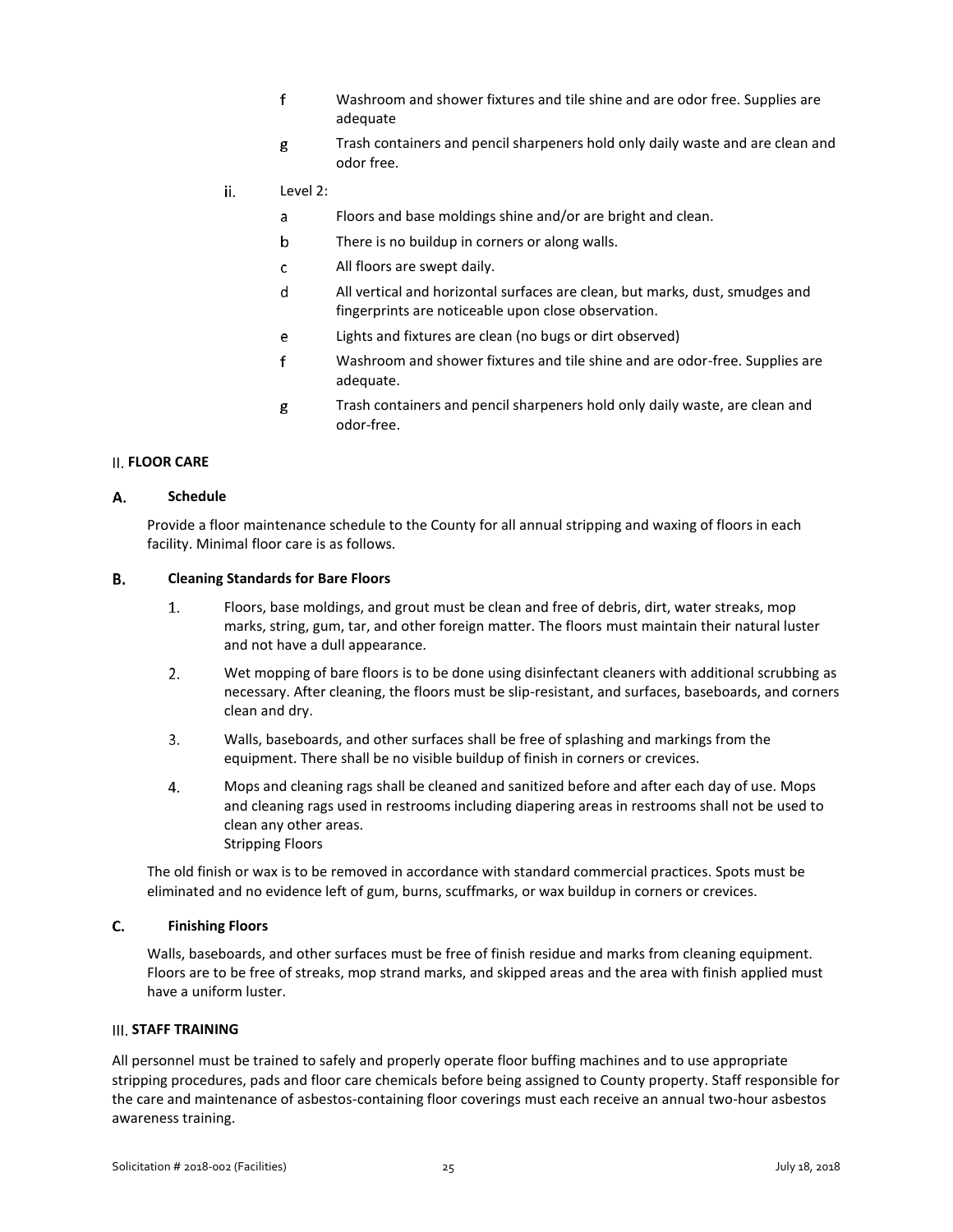### <span id="page-26-0"></span>**FLOORING WITH ASBESTOS CONTAINING MATERIALS (ACM)**

#### А. **Stripping Frequency**

Unless otherwise directed by the County, stripping of asbestos floor coverings may be done only two times per year and only when the building is unoccupied.

#### В. **Stripping Method**

- $1.$ Any flooring identified to have ACM may only be manually stripped using wet methods. No floor buffing will be allowed with a machine on a floor with ACM.
- $2.$ Prior to manual stripping operations, an emulsion of chemical stripper in water must be applied to the floor, following the manufacturer's directions and guidelines. A mop may be used to spread the chemical stripper over the floor to soften the wax or finish coat.
- When manually stripping the floor, a mop or a non-abrasive pad shall be used to further soften  $3.$ the wax or finish coat, which may then be removed with a mop or a Wet-Vac HEPA filtration vacuum system.
- $4.$ The application of the chemical stripper may be repeated as necessary.
- 5. After stripping and before the application of a high solids floor finish, the floor must be thoroughly cleaned and rinsed with clean water. A Wet-Vac HEPA filtration vacuum system may be used to take up the rinse water.
- 6. Floors must be thoroughly air dried prior to the application of the floor finish product.

### <span id="page-26-1"></span>**CARPET AND RUGS**

#### А. **General Standards**

- $1.$ Remove all built-up spills, crusted materials, spots, and smears. No areas of deterioration or fuzzing to the carpets and rugs may remain as a result of harsh brushing or scrubbing. Cleaned areas of carpets and rugs must be reasonably blended with surrounding carpets.
- $2.$ Carpets may not be left in excessively damp condition.
- $\overline{3}$ . Take all measures as directed by the County to prevent the growth of mold.
- $4.$ Perform spot-cleaning as necessary to ensure carpet surfaces are free of removable spots, soiled traffic patterns, dirt, dust, debris, gum, and crusted materials.
- 5. The above requirements also apply to mats and runners, where present.

#### **B. Timing**

The County must approve the times when carpets are cleaned and carpets must be dry before the building is occupied the next business day.

#### C. **Equipment relocation**

Moving of duplicating equipment, computer equipment, and similar types of electric and electronic equipment is to be coordinated with the County or their designee and customer, as required, prior to cleaning of the carpet. Any furnishings moved are to be returned to their original positions. –

#### D. **Vacuuming**

Carpet surfaces are to be free of dirt, dust, and other debris. Vacuuming is to be done at a frequency that will protect the integrity of the carpet and prolong wear, using at a minimum HEPA vacuum cleaners that meet the requirements of the Carpet and Rug Institute's 'Seal of Approval/ Green Label Vacuum' Program.'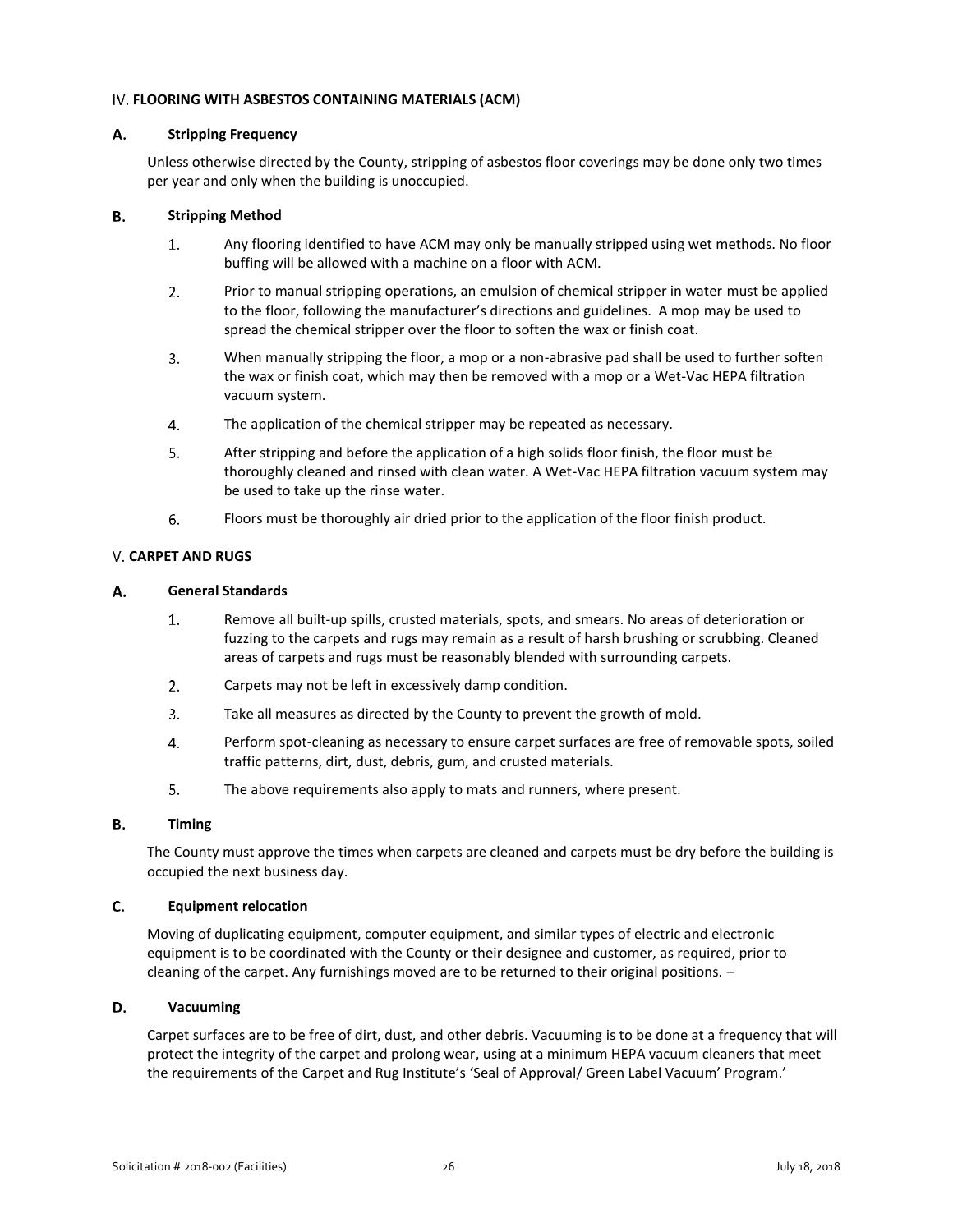### <span id="page-27-0"></span>**FLOOR MATS AND RUNNERS**

#### А. **Layout**

When present, mats and runners must be laid out as specified by the County at main entrances, main lobbies, and main and secondary corridors at all times, and must have finished edges. They must be a minimum of ten feet in length in the primary direction of travel. Replacement mats and runners shall be the same type as the original mats and runners.

#### В. **Cleaning schedule**

Mats and runners must receive scheduled cleanings and routine inspections based upon the manufacturer's instructions. Any mats and runners that are found to be non-repairable or that cannot be cleaned are to be brought to the County's attention so they can be replaced. Mats and runners ,ist be stored in accordance with the ANSI/ASEE A1264.2-2006 'Provision of Slip Resistance on Walking/Working Surfaces Guidelines.'

### <span id="page-27-1"></span>**RESTROOMS, SHOWER ROOMS, LOCKER ROOMS**

#### Α. **Cleaning**

All areas must be cleaned using a disinfectant cleaner. Fixtures shall maintain a high level of luster and be free of dust, mold, mildew, streaks, and encrustations. Partitions, doors, vents, sills, and walls shall be free of dust, dirt, bodily fluids and waste, and graffiti. Shower curtains must be cleaned and kept free of mold and dirt. Restrooms must be free of discarded material and trash shall be emptied to prevent the containers from overflowing.

#### **B. Dispensers**

Replenish supplies and fill dispensers with materials compatible with the dispenser manufacturer's requirements. Hand soaps may not contain antibacterial agents except where required by Federal, State, local requirements and health codes.

#### C. **Floors**

The quality standard is the same as that described for bare floor care.

#### D. **Receptacles**

Empty, clean, and sanitize the sanitary napkin and waste receptacles provided by the County. Sanitary napkin disposal containers must be lined with new receptacle bags and the waste treated the same as blood borne pathogens.

#### E. **Fixtures**

All fixtures and surfaces of washbasins, urinals, modesty panels, toilets, shower stalls, etc. are to be kept clean with no dust, spots, soiled substances, discoloration, mold, build-up, or excess moisture.

### <span id="page-27-2"></span>**VIII. SURFACES**

#### А. **Horizontal Surfaces**

All surfaces must be free of dust, dirt, oil spots, or smudges. Cabinets and desks with papers, computers, and keyboards may not be disturbed unless directed by the County. Surfaces must be damp-mopped or wiped with a germicidal cleaner. Contact time should be consistent with the manufacturer's recommendations.

#### **B. Metal, Brass and Woodwork**

Surfaces, including corners, crevices, moldings, ledges, hand rails, grills, doors, door knobs, door frames, kick plates, etc., must be free of dust, streaks, spots, hand marks, oil, smudges, dirt, soiled substances, encrustation, and streaks.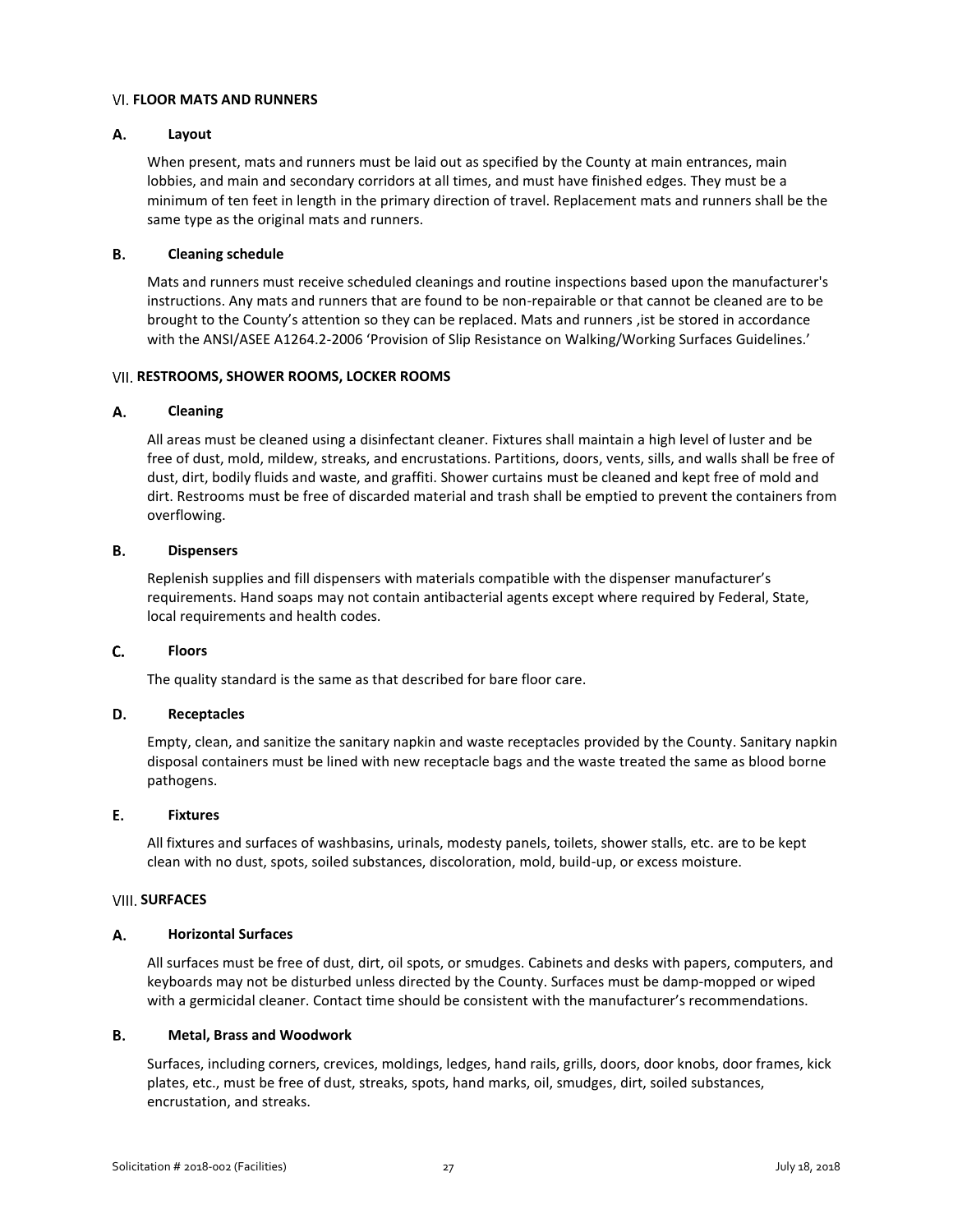#### $C_{1}$ **Glass**

All glass, clear partitions, mirror surfaces, bookcases, and other glass within approximately 70 inches of the floor must be clean and free of dirt, dust, streaks, smudges, watermarks, spots, grime, and may not be cloudy or hazed. No water spots may remain on the glass or adjacent fixtures and furniture after cleaning.

#### D. **Elevators, Escalators, Stairways, Door Tracks**

Tracks must be clean and free of dirt, debris, built up grime, dust, smudges, and other extraneous matter.

#### E. **Exposed Surfaces, Treads, Risers and Landings**

Stairways, escalators, entrances, landings, railings, risers, ledges, grills, doors, radiators, and surrounding areas shall be free of dirt, dust, litter, and debris.

#### F. **Exterior and Interior Car Surfaces**

Surfaces shall be clean and free of finger marks, smudges, and spills.

#### G. **Blinds and Coverings (Not Including Drapes, Curtains and Unique Coverings)**

All blinds, coverings, cord tapes, and valances are to be clean and free of dust and spots. Those that are not operating properly must be reported to the County for repair.

#### Н. **Drinking Fountains**

All fountains are to be sanitized and present a lustrous appearance and kept free of dirt, watermarks, and all other debris or encrustations.

### <span id="page-28-0"></span>**IX. TRASH**

#### А. **General**

All trash, including restrooms, must be collected and removed to a location designated by the County.

#### **B. Containers**

Keep all trash containers empty, clean, odor-free, and free of dirt, dust, debris, residue, and spilled material. Plastic liners for all trash and debris containers may not be torn, worn, or contain residue.

#### C. **Hazardous material**

Notify the County of any item or material identified by the Environmental Protection Agency (EPA) and State and local regulatory agencies as hazardous waste, hazardous materials, or Universal Waste observed in the trash receptacles. Typical prohibited wastes includes items such as fluorescent light bulbs, thermostats, thermometers, chemicals, and batteries.

#### D. **Recyclables:**

Provide all labor and means to collect and transport recyclable materials from recycling bins and containers located throughout the building to storage and loading areas as designated by the County.

#### E. **Contractor's Inspection Report:**

Contractor is responsible to schedule a monthly inspection with County Building Services Manager; Duane Minor and provide the County with written inspections report of each facility on a monthly basis. Inspections are to be performed during the third  $(3<sup>rd</sup>)$  week of each month. Reports are to be emailed to Jose Villalobos, Building Services Supervisor; [jvillalobos@smcgov.org](mailto:jvillalobos@smcgov.org) and Duane Minor, Building Services Manager, [dminor@smcgov.org](mailto:dminor@smcgov.org) .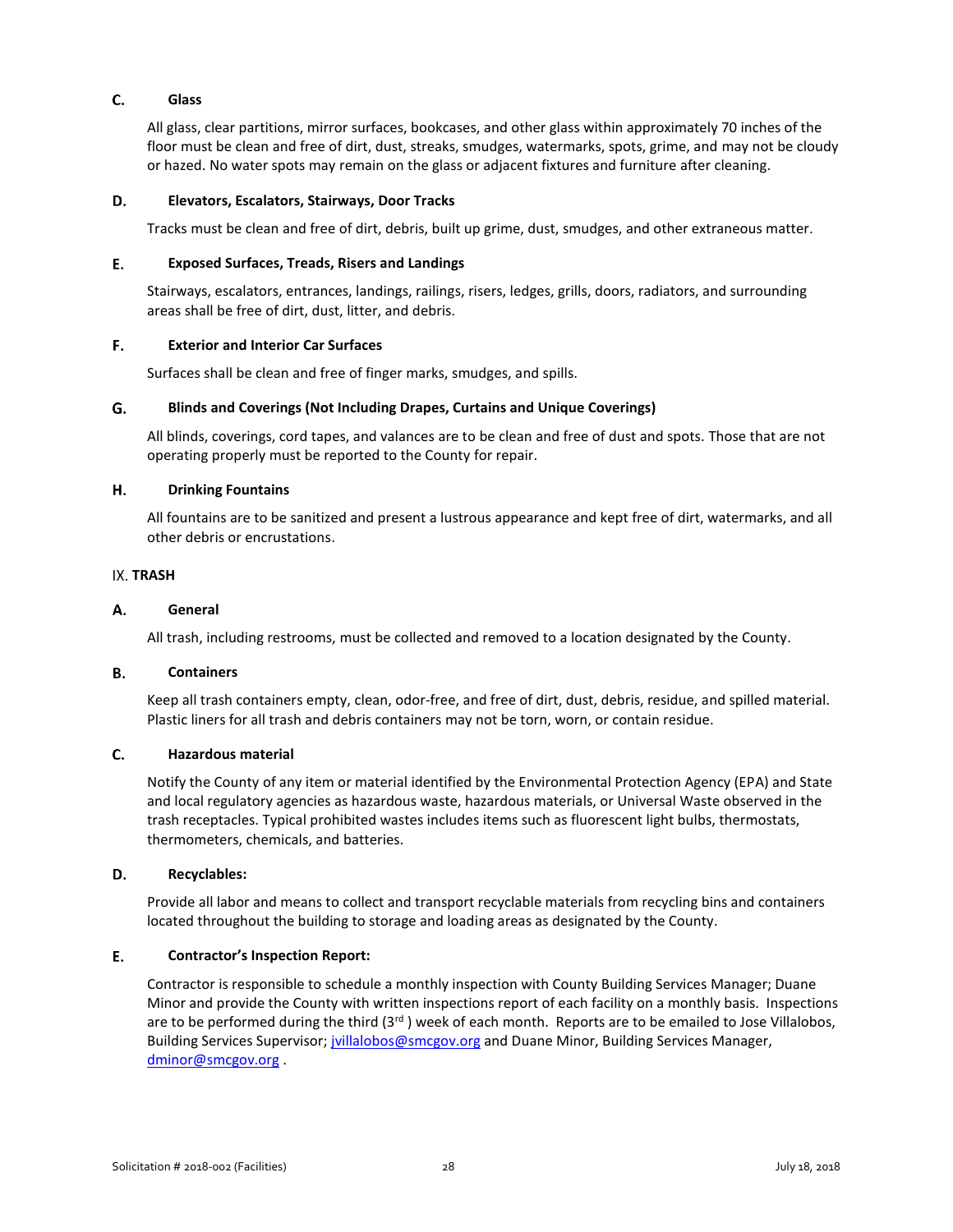### <span id="page-29-0"></span>**SUBCONTRACTING**

Only single level sub-contracting is allowed. All subcontractors must be approved by the County prior to starting work under this contract.

### <span id="page-29-1"></span>**PERSONNEL IDENTIFICATION**

All personnel, including subcontractor personnel, must be dressed in a neat and clean manner and wear distinguishing badges, uniforms, or clothing with identifying logos. The identification must be worn at all times while working at County sites. The County will have sole authority to determine the sufficiency of the identifying markers. Failure to wear such identification may result in the individual being barred from a facility, which will be deemed a failure to perform on the part of the Contractor.

### <span id="page-29-2"></span>**STAFF DEPORTMENT**

#### А. **General**

All Contractor employees are expected to exhibit professional, courteous conduct and an appropriate appearance at all times. Any conduct or appearance deemed inappropriate by the County will be grounds for removal from the County property. Employees are to be respectful to all County employees and visitors, and must be familiar with County standards of conduct. Soliciting monies, names, addresses and other such inquiries will be cause for the employee to be removed from the premises.

#### В. **Background Clearance**

- $1.$ Provide a list of names of each proposed employee to the Department of Public Works 30 days prior to the assignment of any employee. Contractor personnel to be assigned to County buildings will be required to meet with the County of San Mateo Building Services Manager prior to starting their assignments.
- $2.$ Employees assigned to county facilities must pass and maintain a County of San Mateo Department of Justice fingerprint/ background clearance performed by the County of San Mateo Sheriff's Department. The cost of the Department of Justice clearance is the responsibility of the Contractor. Contract employees will not be permitted to begin work prior to DOJ clearance and received County issued card issued badge. Failure to do so will result in the immediate removal of contractor's employee.
- 3. Selected Contractor must provide a list of each proposed employee and assigned facility to the Department of Public Works 30 days prior to the assignment of an employee.
- $4.$ Contractors employees will be required to meet with the County's Building Services Manager or his designee, once prior to commencement of assignment.
- 5. All staff entering The Hall of Justice or jail facilities must be cleared by jail security. Staff will be required to present a current driver's license upon arrival at the Hall. Contractor is responsible for maintaining proper security clearance for each employees throughout the duration of this agreement, and will notify the County within 24 hours of learning of the arrest or detainment of any employee.

#### C. **Damage, Theft, Illegal or Inappropriate Conduct**

- $1.$ Contractor is responsible for repairing any property damage caused by any willful or negligent act of its employees or subcontractors; or replacing any items missing or damaged due to any theft committed by its employees or subcontractors or made possible by willful or negligent action of its employees.
- $2.$ Contractor will reimburse any costs incurred by the County due to illegal or inappropriate conduct by the vendor's employees, including, but not limited to, the following:
	- Re-keying or restoring of locks; Service charges levied by security alarm vendors, law i. enforcement agencies, or security companies in response to false alarms;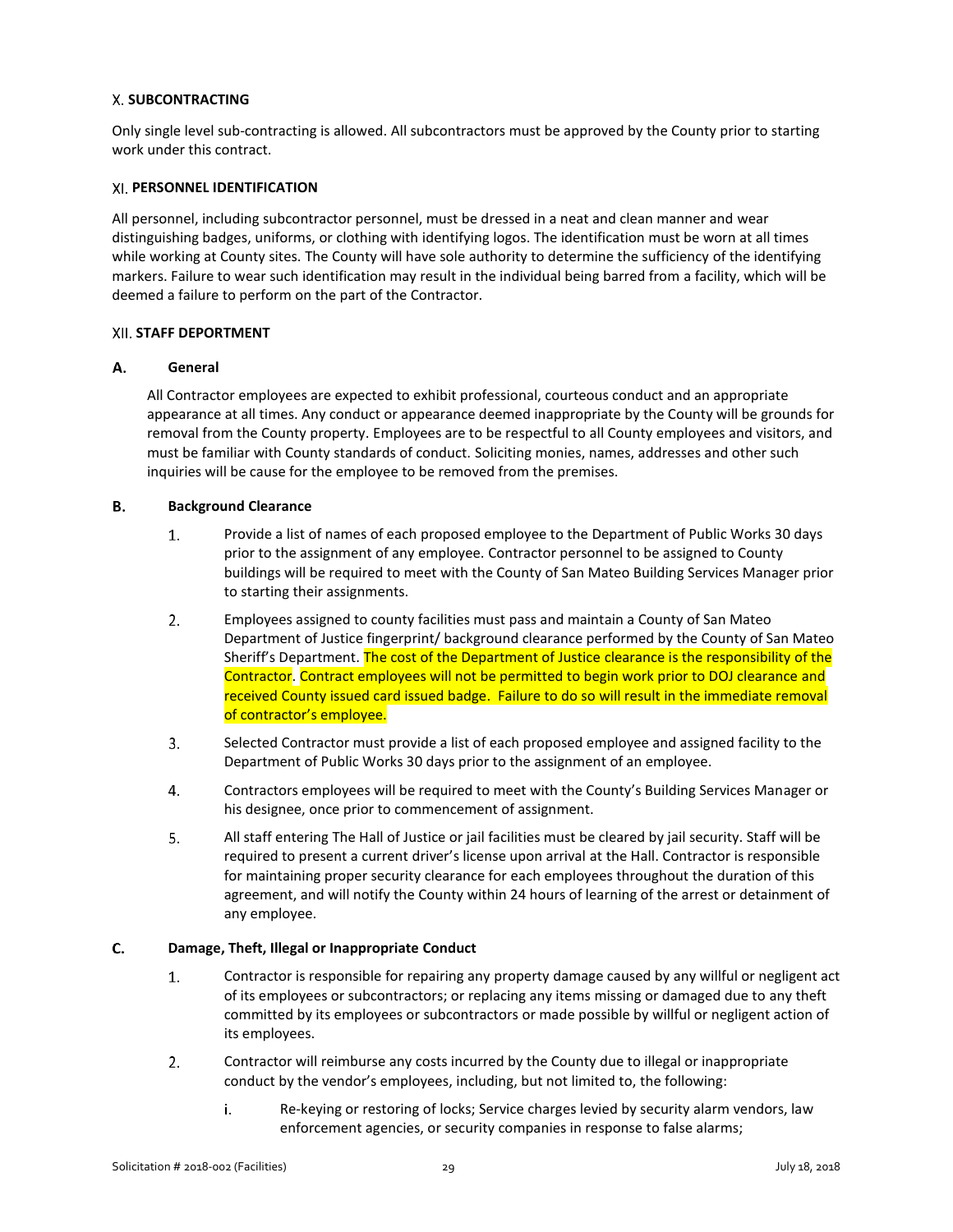- ii. Payments to law enforcement agencies or security companies for investigations of conduct that prove an employee's inappropriate or illegal conduct;
- iii. Replacement costs of items missing or damaged, due to an employee's conduct;
- Damage to property due to misuse of cleaning chemicals and cleaning equipment. iv.

### <span id="page-30-0"></span>**PAYMENT**

#### **Schedule** А.

The County will pay for work performed at monthly intervals only after completion of the work and receipt of itemized written invoices pursuant to an approved schedule. Payment will be based on the amount bid for each facility and only for those facilities where work has been completed by Contractor and inspected and approved by the County.

#### В. **Billing**

Invoice the County using the facility breakdown sheets provided (see Exhibit "B"). Provide two separate invoices one to Building Services; attention: Duane Minor @ [dminor@smcgov.org](mailto:dminor@smcgov.org) and one to DPW – Accounting, 555 County Center, 5th Floor, Redwood City, CA 94063.

#### C. **Overtime**

If overtime work, other than specified, is required, the County will pay only the difference between normal and overtime labor at the Contractor's billing rate.

### <span id="page-30-1"></span>**BONDS AND INSURANCE**

Prior to commencement of work, furnish a Performance and Payment Bond and a Labor and Material Bond in the amount of 100% of the first year of the contract sum and for each subsequent year. The bond surety must carry a Best Rating of A and in accordance with the laws of the State of California to secure payment of any and all claims for labor and material used or consumed in performance of this Agreement, as detailed in Exhibit A General 1.

### <span id="page-30-2"></span>**CHANGES TO WORK SITES**

Sites may be added or removed from the current roster. The County is requesting an annual cost for all facilities listed on the price form. The County will divide this cost by 12 to determine monthly cost. Awards for additional facilities will be determined by the County based on the performance and cost structure of the pool of awarded vendors.

Additionally, the County seeks pricing for the following scenarios:

- Hourly custodians with vendor supplying all supplies and equipment.
- Seven (7) day Monday-Sunday cleaning work week.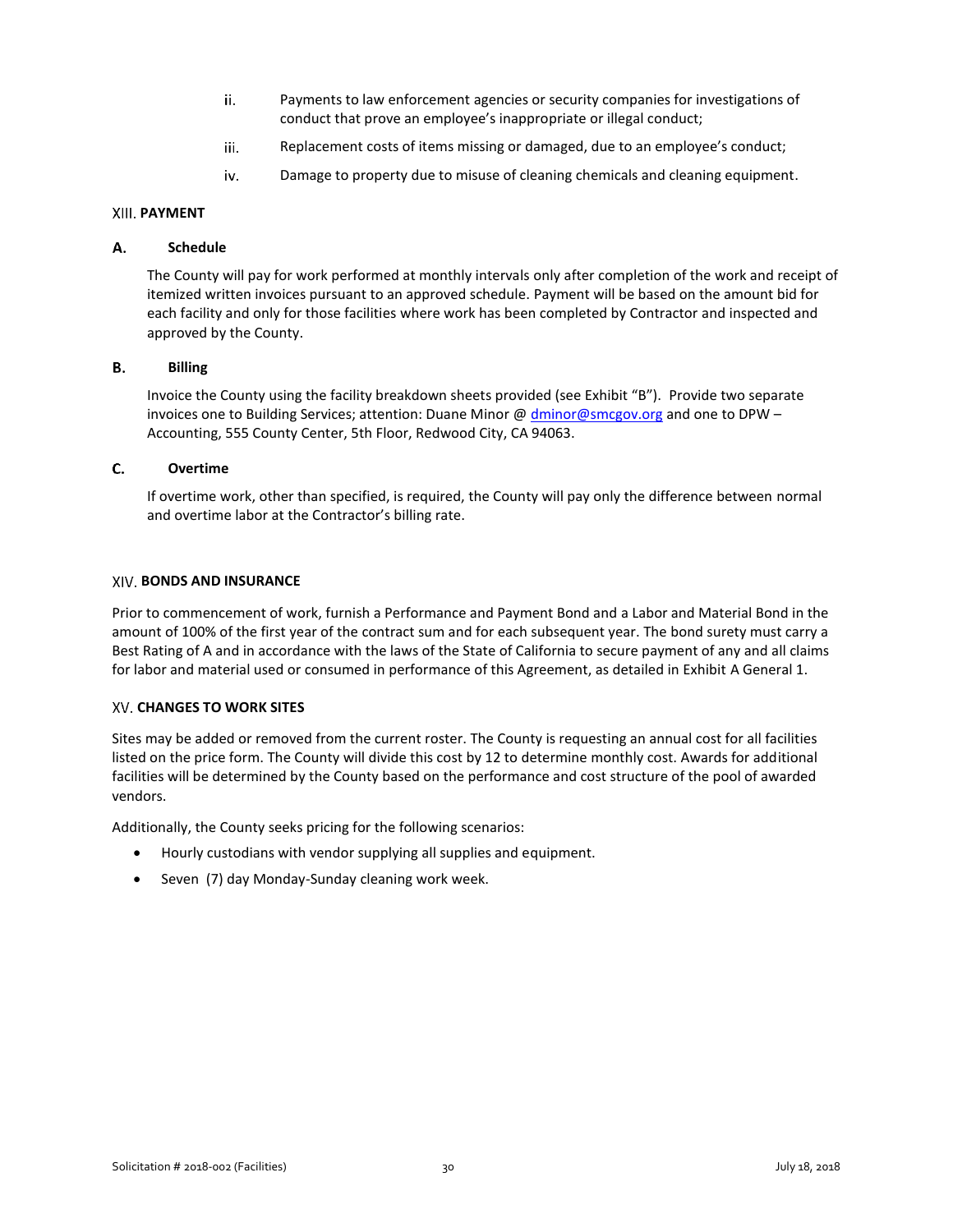# *BID DOCUMENTS*

### **SAN MATEO COUNTY STANDARD AGREEMENT**

### Bid for: **CUSTODIAL SERVICES**

### **Invitation for Bids No. 2018-002**

### **Agreement # \_\_\_\_\_\_\_\_\_\_\_\_\_\_\_\_\_\_\_\_\_\_**

<span id="page-31-1"></span><span id="page-31-0"></span>*(Bidders - submit only this Part 5- Bid Documents, including the bid sheet, fully executed, as the bid.)* 

### <span id="page-31-2"></span>**EXHIBITS AND ATTACHMENTS**

This bid constitutes a firm offer by the bidder to the County to provide the goods and services specified and will remain active for 60 calendar days after the Bid Due Date and Time or until the County indicates acceptance by signing, whichever is earlier. If the bid is accepted, the bidder agrees to comply with all terms, conditions and requirements of this Invitation for Bids, and to provide all of the goods and services described at the prices quoted for the term of the contract. Signature of the County's authorized representative or issuance of a Purchase Order will constitute acceptance of the offer and will form a binding contract, which will consist of all parts of this Invitation for Bids, including the completed and signed Bid Documents, and all exhibits, attachments, and addenda.

In the event of conflicting provisions, the following order of precedence will apply:

- Federal Provisions, if any and if applicable
- Addenda to the Invitation for Bids in reverse order of release
- PART 5 Bid Documents
- PART 4 Scope of Work and Special Requirements
- PART 3 County of San Mateo Standard Terms and Conditions
- PART 2 Instructions for Bidders
- IFB Summary page

Within the same level of precedence, unless otherwise specified by the County, in the case of conflict the more stringent provision will apply.

### <span id="page-31-3"></span>**TERM**

Subject to compliance with all terms and conditions, the term of this Agreement will be from the date the County's authorized representative signs below, (Commencement Date) through, TBD

### <span id="page-31-4"></span>**III. PAYMENTS**

The County's total obligation under this Agreement may not exceed  $$000$  TBD. In the event that the County makes advance payments, Contractor agrees to refund any amounts in excess of the amount owed by the County at the time of contract termination.

### <span id="page-31-5"></span>**IV. CERTIFICATIONS**

The undersigned bidder certifies that he or she:

- Has examined and is familiar with all of the provisions and references in this solicitation;
- Has checked Public Purchase.com prior to submitting a bid and has received the following addenda:

\_\_\_\_\_\_\_\_\_\_\_\_\_\_\_\_\_\_\_\_\_\_\_\_\_\_\_\_\_\_\_\_\_\_\_\_\_\_\_\_\_\_\_\_\_\_\_\_\_\_\_\_\_\_\_\_\_\_\_. *Mark "NA" if no addenda*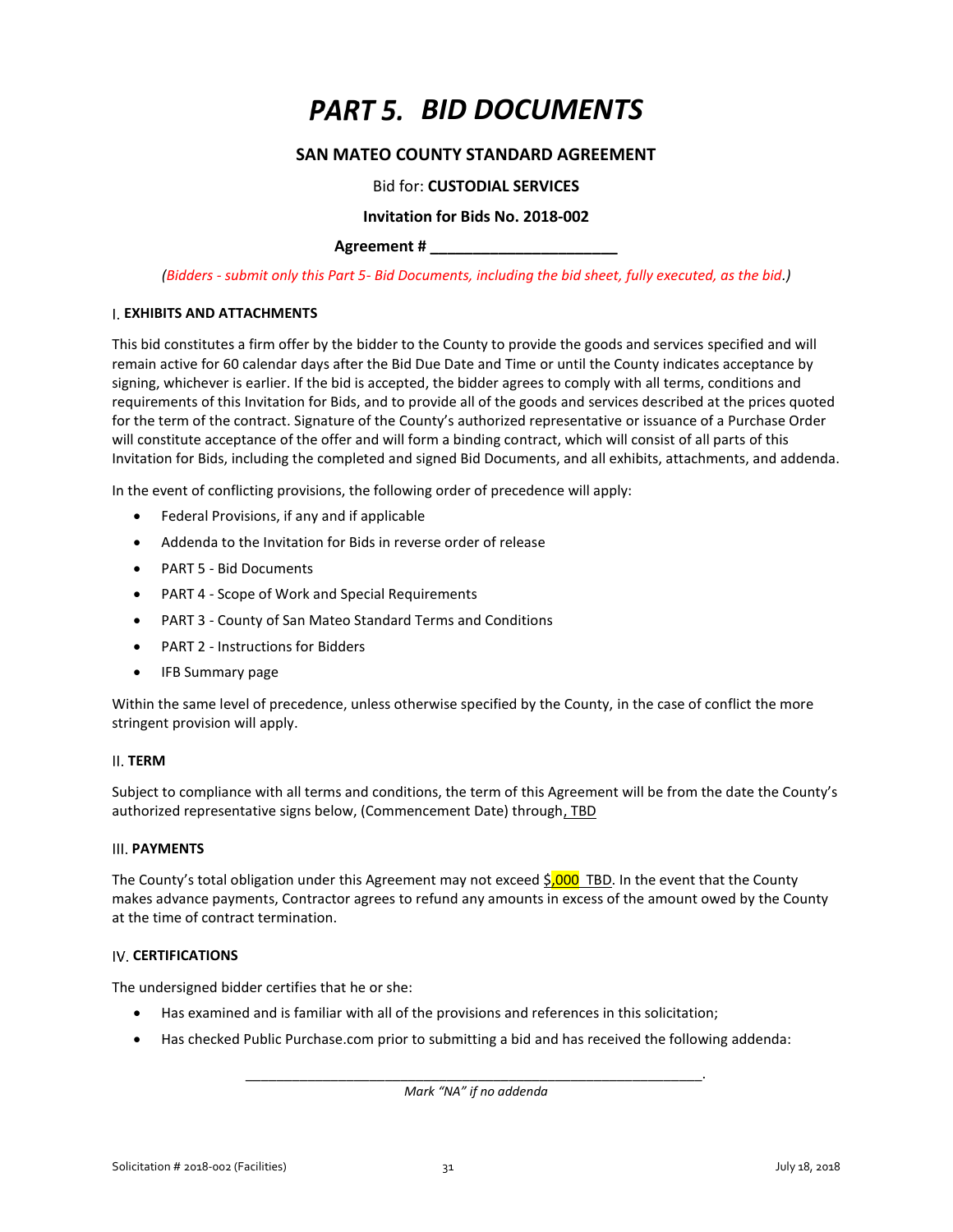- Will, if selected, perform in conformance with the requirements and conditions of the contract, providing all required labor, tools, and equipment to perform, in the manner and times prescribed and according to the requirements set forth in the contract;
- Is not bidding in the interest of, or on behalf of, any undisclosed person, partnership, company, association, organization, or corporation, and the bid is genuine and not collusive or sham;
- Has full power and authority to execute, and does execute, these certifications and this contract on behalf of the bidder;
- Has no economic or organizational interest that would conflict with the required duties under this contract, has not developed or materially assisted in the development of any product or service specifications and requirements for this solicitation, and will immediately advise the County's General Counsel on learning of a conflict of interest during the term of this contract;
- Has not employed, retained, paid, or agreed to pay any company or person, other than a bona fide employee, to solicit or secure this contract;
- Possesses and will keep in effect at all times during the term of this contract all necessary licenses, permits, qualifications and approvals legally required to provide the required goods and services; and
- Declares under penalty of perjury under the laws of the State of California that the foregoing is true and correct.

In witness of and in agreement with these contract terms, the parties, by their duly authorized representatives, affix their respective signatures below:

### **FOR CONTRACTOR**

\_\_\_\_\_\_\_\_\_\_\_\_\_\_\_\_\_\_\_\_\_\_\_\_\_\_\_\_\_\_\_\_\_\_\_\_\_\_\_\_\_\_\_\_\_\_\_\_\_\_ *Company Name*

\_\_\_\_\_\_\_\_\_\_\_\_\_\_\_\_\_\_\_\_\_\_\_\_\_\_\_\_\_\_\_\_\_\_\_\_\_\_\_\_\_\_\_\_\_\_\_\_\_\_ \_\_\_\_\_\_\_\_\_\_\_\_\_\_\_\_\_\_\_\_ *Contractor Authorized Signature Date*

\_\_\_\_\_\_\_\_\_\_\_\_\_\_\_\_\_\_\_\_\_\_\_\_\_\_\_\_\_\_\_\_\_\_\_\_\_\_\_\_\_\_\_\_\_\_\_\_\_\_ *Name of Authorized Signatory (print)*

\_\_\_\_\_\_\_\_\_\_\_\_\_\_\_\_\_\_\_\_\_\_\_\_\_\_\_\_\_\_\_\_\_\_\_\_\_\_\_\_\_\_\_\_\_\_\_\_\_\_ *Title*

The term of this Agreement will be from the date signed by the County below through \_\_\_\_\_\_\_\_\_\_\_\_\_\_201\_, with options to renew, each for a period of 12 months.

### **COUNTY OF SAN MATEO**

\_\_\_\_\_\_\_\_\_\_\_\_\_\_\_\_\_\_\_\_\_\_\_\_\_\_\_\_\_\_\_\_\_\_\_\_\_\_\_\_\_\_\_\_\_\_\_\_\_\_ \_\_\_\_\_\_\_\_\_\_\_\_\_\_\_\_\_\_\_\_

*By Commencement Date*

\_\_\_\_\_\_\_\_\_\_\_\_\_\_\_\_\_\_\_\_\_\_\_\_\_\_\_\_\_\_\_\_\_\_\_\_\_\_\_\_\_\_\_\_\_\_\_\_\_\_ *Name (print)*

\_\_\_\_\_\_\_\_\_\_\_\_\_\_\_\_\_\_\_\_\_\_\_\_\_\_\_\_\_\_\_\_\_\_\_\_\_\_\_\_\_\_\_\_\_\_\_\_\_\_ *Title*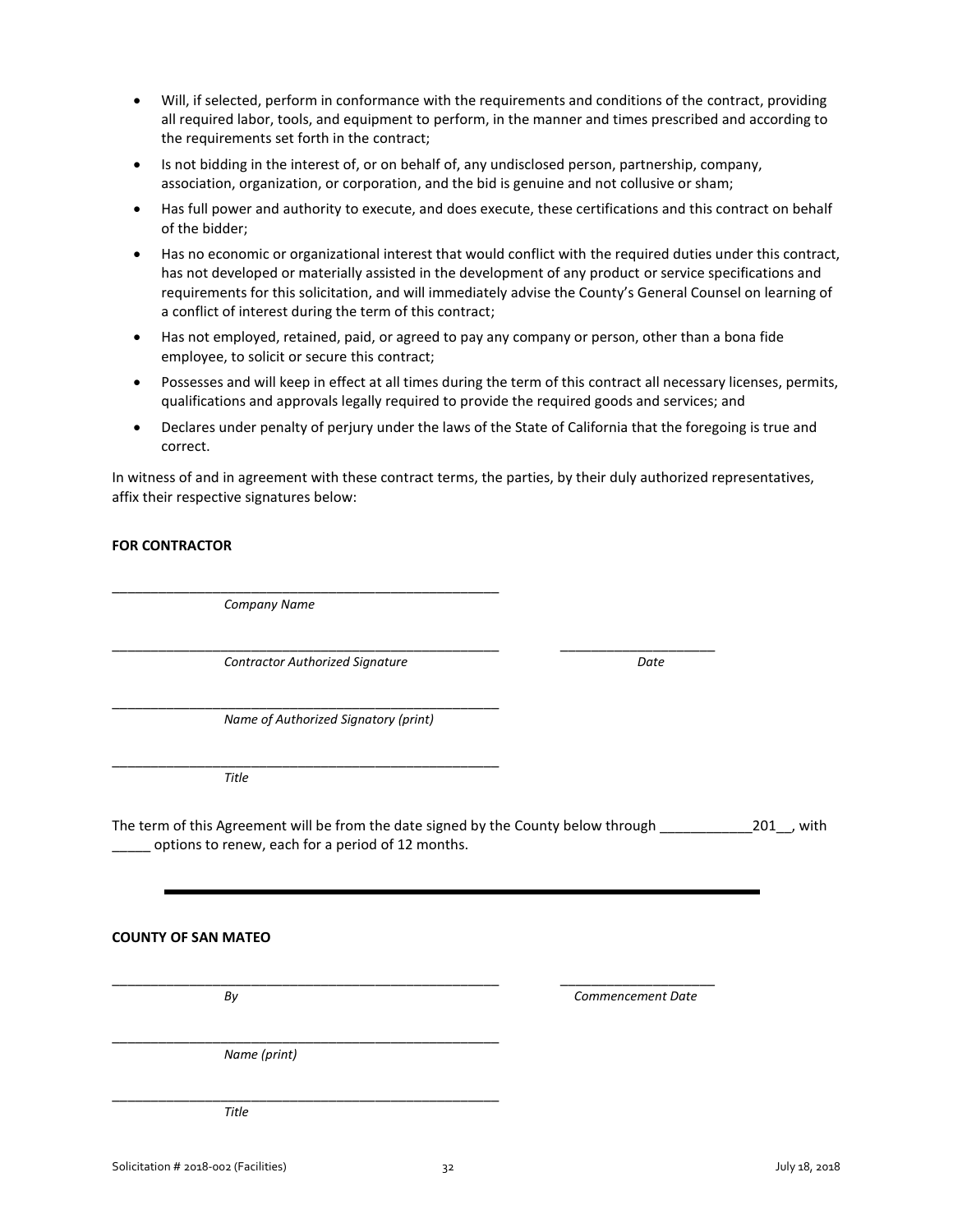## **CONTRACTOR INFORMATION FORM**

<span id="page-33-0"></span>This form must be completed by every firm submitting a bid, and by subcontractors when the bidder expects to subcontract more than 25% of the deliverables, or when otherwise requested by County. Submit this form with bids.

| This form is being completed by a                                                                                             | <b>Prime Contractor</b><br>Subcontractor      |
|-------------------------------------------------------------------------------------------------------------------------------|-----------------------------------------------|
| Legal Name of Firm:                                                                                                           | City:                                         |
| DBA (if applicable):                                                                                                          | ZIP:<br>State:                                |
| <b>Business Address</b><br>Number and Street:<br>Suite/floor/room:<br>City:<br>State:<br>Zip:<br>Number of years in business: | Type of work/services/materials provided<br>÷ |
| Contact Person for contract:                                                                                                  | <b>Contact Person Phone:</b>                  |
| <b>Contact Person Title:</b>                                                                                                  | <b>Contact Person email:</b>                  |
| Form of Business<br>$\Box$ corporation<br>$\Box$ LLC                                                                          | $\Box$ sole proprietor<br>$\Box$ partnership  |
| Tax ID Number:                                                                                                                | Dun & Bradstreet #                            |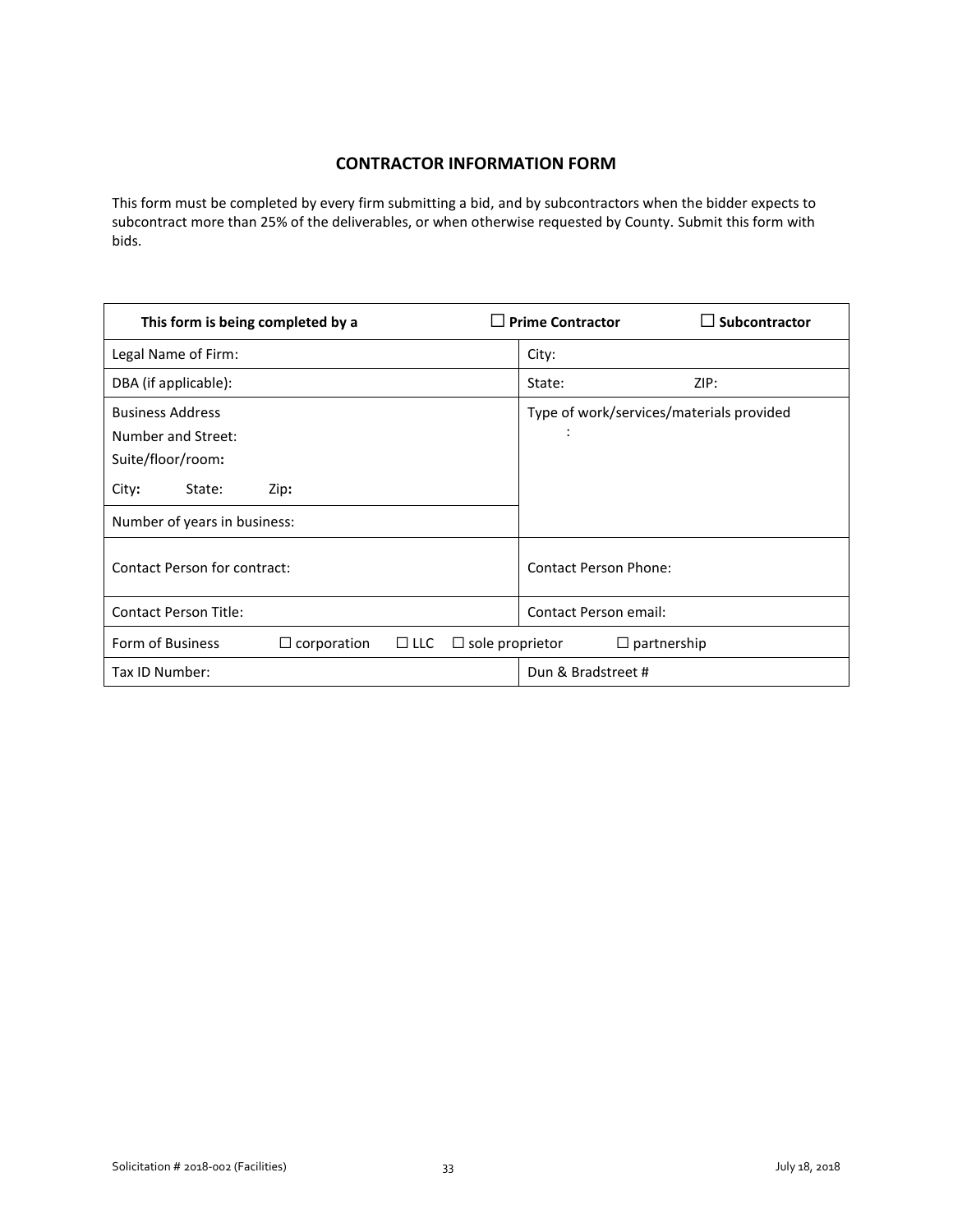## **BID SHEET**

## <span id="page-34-0"></span>**Note to Bidders – see MS Excel file posted on Department of Public Works web site**

**"Projects Out to Bid"** <https://publicworks.smcgov.org/>

**Complete the spreadsheet exactly as provided and do not modify it in any way.** 

**Submit as part of bid.**

**Report any non-working cells, errors, or problems to the Authorized Contact Person by the Deadline for Questions and Comments.**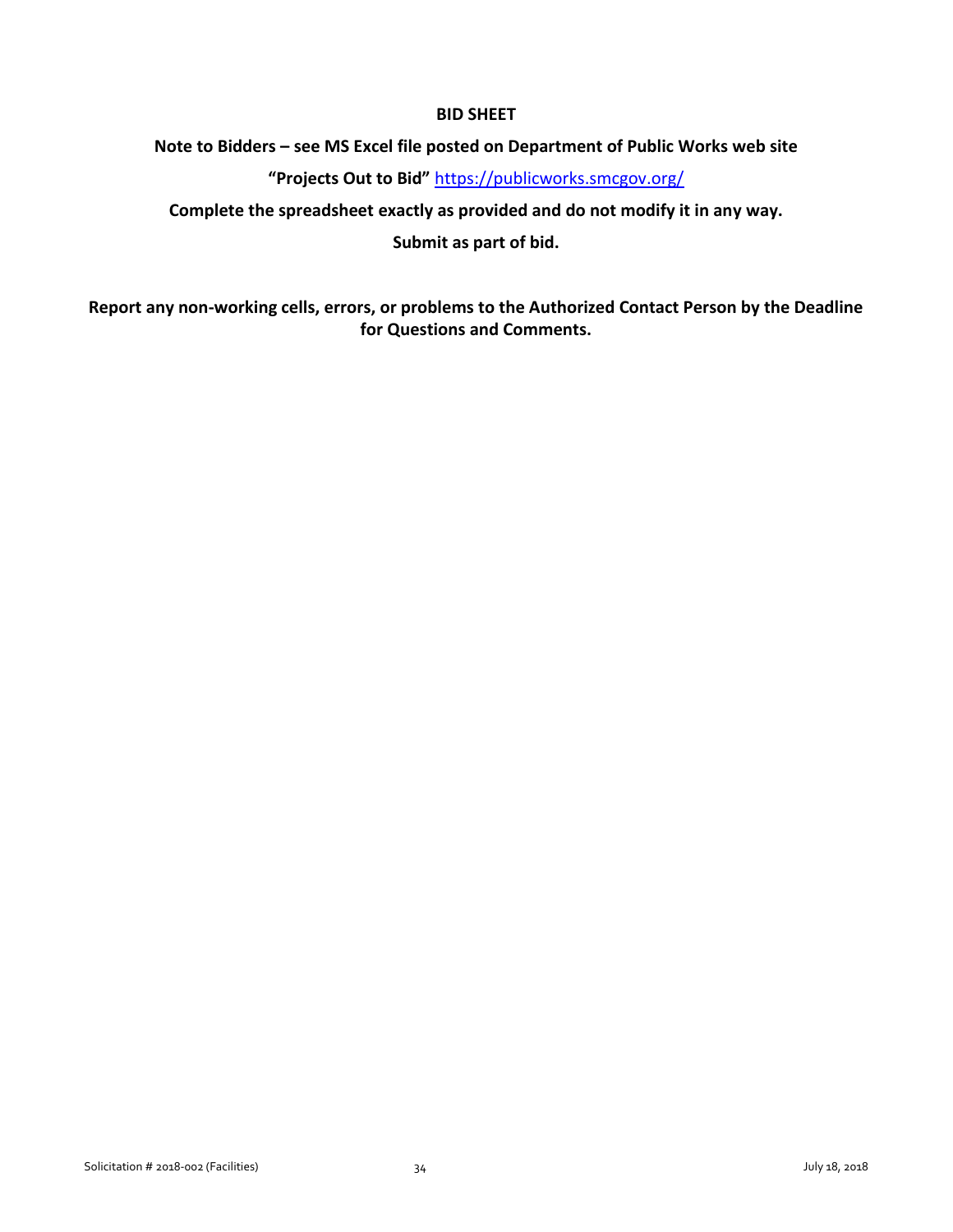## **EVIDENCE OF QUALIFICATIONS**

<span id="page-35-0"></span>Provide evidence of meeting Minimum Qualifications on the following tables. Failure to provide evidence of meeting the Minimum Qualifications may result in a determination of non-responsiveness or non-responsibility.

|                      | $\Box$ Yes $\Box$ No Do you have at least five years providing maintenance services?                        |
|----------------------|-------------------------------------------------------------------------------------------------------------|
|                      | $\Box$ Yes $\Box$ No Do you have at least 3 years of providing maintenance services to a government entity? |
| $\Box$ Yes $\Box$ No | Do you have all licenses required under California law?                                                     |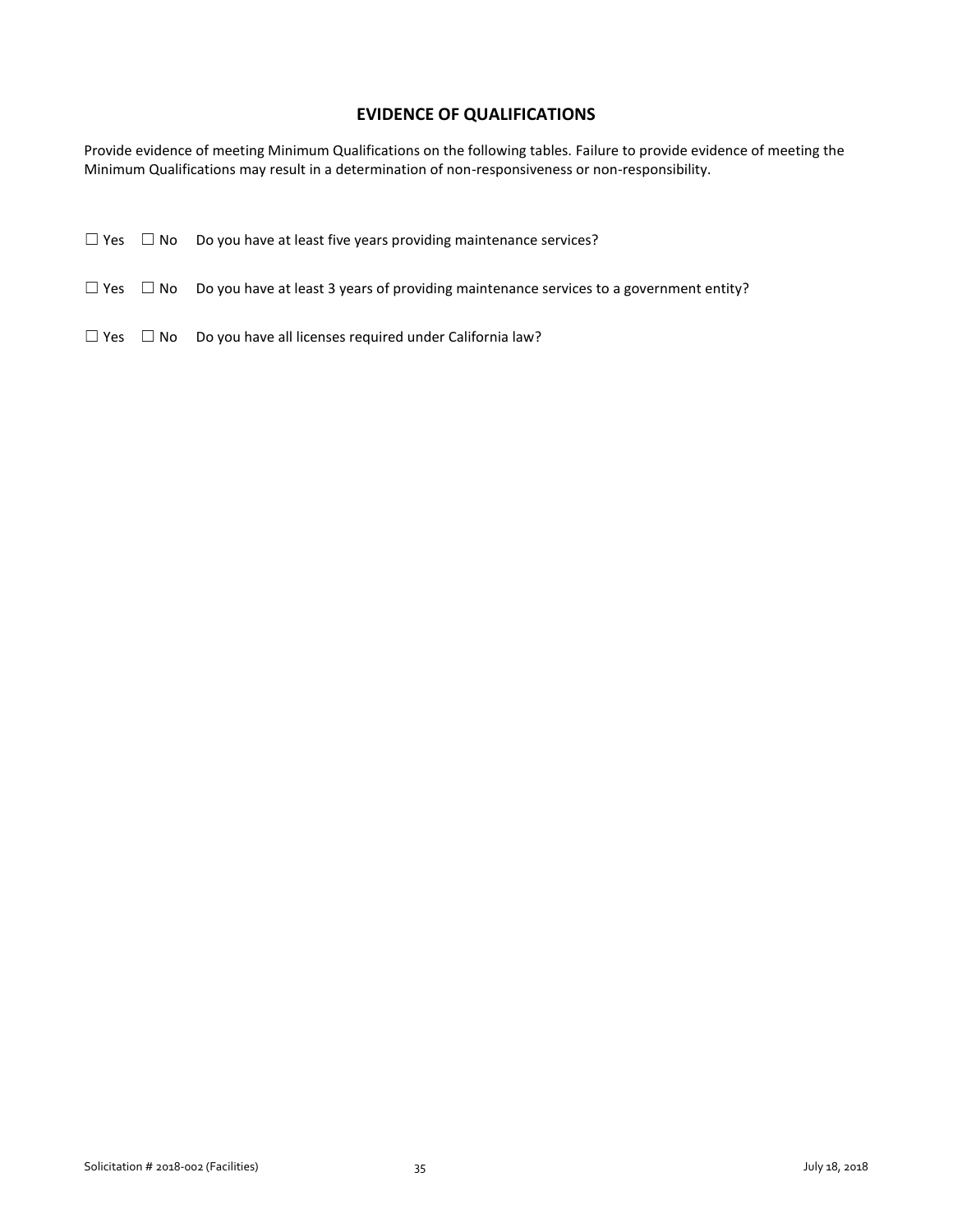### **SUBCONTRACTOR LIST**

<span id="page-36-0"></span>If no subcontractors are proposed, mark the box below.

□ I do not propose to use any Subcontractors for this contract.

If subcontractors are anticipated, include a list of all proposed subcontractors with the submission. The County may perform a background check on subcontractors, therefore changes to this list subsequent to contract award are not allowed without prior written approval from the County. If this solicitation will result in an on-call contract, the dollar amount of work need not be provided with the bid. Instead, provide this form with dollar amounts for each Task Order or Purchase Order awarded. Check appropriate box below.

|          | $\square$ For bid                             | $\Box$ For Task Order / Purchase Order # $\Box$ |                                       |
|----------|-----------------------------------------------|-------------------------------------------------|---------------------------------------|
|          | Subcontractor<br><b>Firm Name and Address</b> | <b>Scope of Work</b>                            | <b>Dollar Value of</b><br><b>Work</b> |
| Name:    |                                               |                                                 |                                       |
| Address: |                                               |                                                 |                                       |
| Name:    |                                               |                                                 |                                       |
| Address: |                                               |                                                 |                                       |
| Name:    |                                               |                                                 |                                       |
| Address: |                                               |                                                 |                                       |
| Name:    |                                               |                                                 |                                       |
| Address: |                                               |                                                 |                                       |
| Name:    |                                               |                                                 |                                       |
| Address: |                                               |                                                 |                                       |
| Name:    |                                               |                                                 |                                       |
| Address: |                                               |                                                 |                                       |

*(Name of Firm Bidding)*

 $\frac{1}{2}$  ,  $\frac{1}{2}$  ,  $\frac{1}{2}$  ,  $\frac{1}{2}$  ,  $\frac{1}{2}$  ,  $\frac{1}{2}$  ,  $\frac{1}{2}$  ,  $\frac{1}{2}$  ,  $\frac{1}{2}$  ,  $\frac{1}{2}$  ,  $\frac{1}{2}$  ,  $\frac{1}{2}$  ,  $\frac{1}{2}$  ,  $\frac{1}{2}$  ,  $\frac{1}{2}$  ,  $\frac{1}{2}$  ,  $\frac{1}{2}$  ,  $\frac{1}{2}$  ,  $\frac{1$ 

\_\_\_\_\_\_\_\_\_\_\_\_\_\_\_\_\_\_\_\_\_\_\_\_\_\_\_\_\_\_\_\_\_\_\_\_\_\_\_\_\_\_\_\_\_\_\_\_\_\_\_\_\_\_\_\_\_\_\_\_\_\_\_\_\_\_\_\_

 $\frac{1}{2}$  ,  $\frac{1}{2}$  ,  $\frac{1}{2}$  ,  $\frac{1}{2}$  ,  $\frac{1}{2}$  ,  $\frac{1}{2}$  ,  $\frac{1}{2}$  ,  $\frac{1}{2}$  ,  $\frac{1}{2}$  ,  $\frac{1}{2}$  ,  $\frac{1}{2}$  ,  $\frac{1}{2}$  ,  $\frac{1}{2}$  ,  $\frac{1}{2}$  ,  $\frac{1}{2}$  ,  $\frac{1}{2}$  ,  $\frac{1}{2}$  ,  $\frac{1}{2}$  ,  $\frac{1$ *(Name of Contact Person)*

*(Signature) (Date)*

*(Title)*

\_\_\_\_\_\_\_\_\_\_\_\_\_\_\_\_\_\_\_\_\_\_\_\_\_\_\_\_\_\_\_\_\_\_\_\_\_\_\_\_\_\_\_\_\_\_\_\_\_\_\_\_\_\_\_\_\_\_\_\_\_\_\_\_\_\_\_\_\_\_\_\_\_\_\_\_\_\_\_\_\_\_\_\_\_\_\_